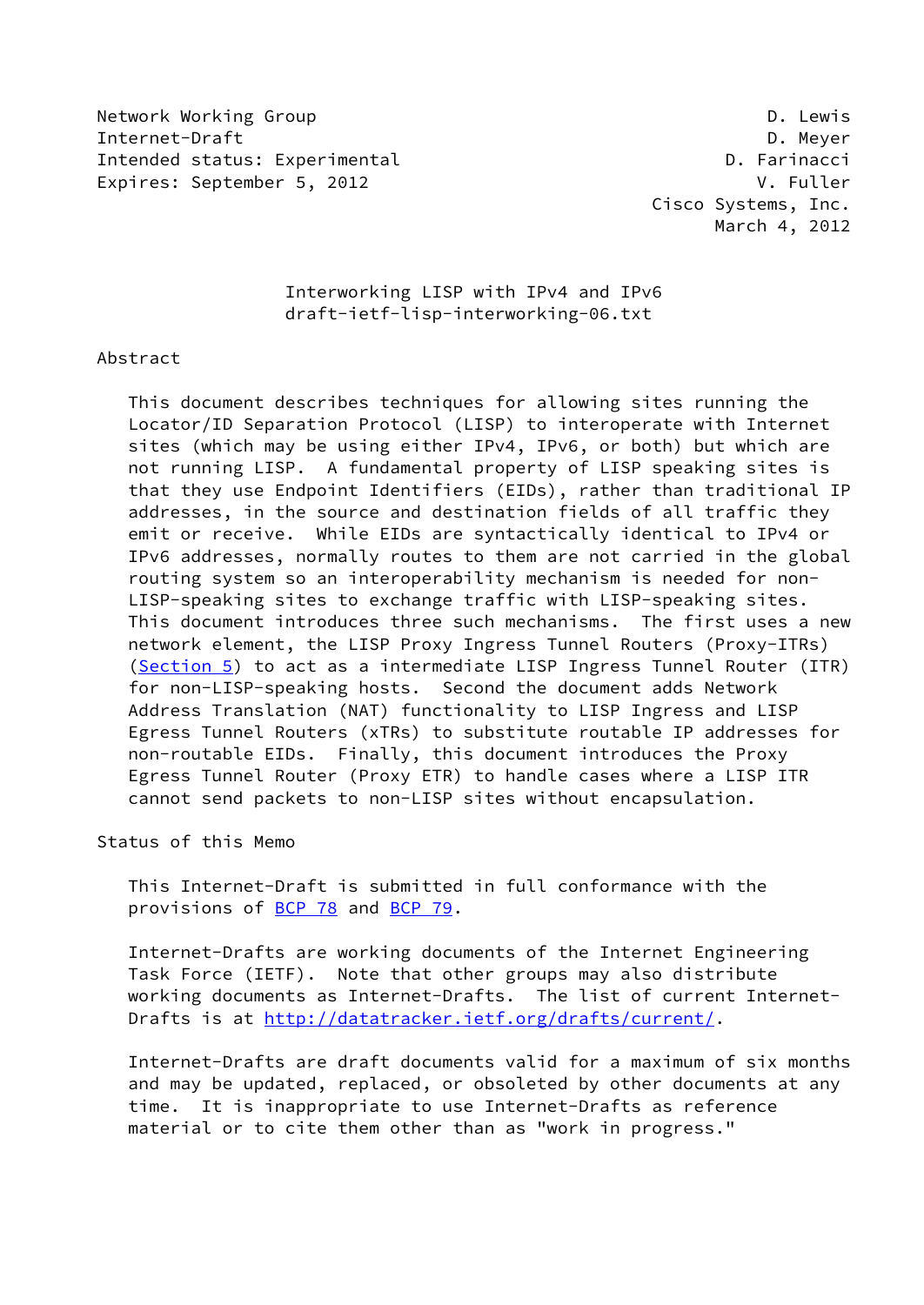This Internet-Draft will expire on September 5, 2012.

Copyright Notice

 Copyright (c) 2012 IETF Trust and the persons identified as the document authors. All rights reserved.

This document is subject to **[BCP 78](https://datatracker.ietf.org/doc/pdf/bcp78)** and the IETF Trust's Legal Provisions Relating to IETF Documents [\(http://trustee.ietf.org/license-info](http://trustee.ietf.org/license-info)) in effect on the date of publication of this document. Please review these documents carefully, as they describe your rights and restrictions with respect to this document. Code Components extracted from this document must include Simplified BSD License text as described in Section 4.e of the Trust Legal Provisions and are provided without warranty as described in the Simplified BSD License.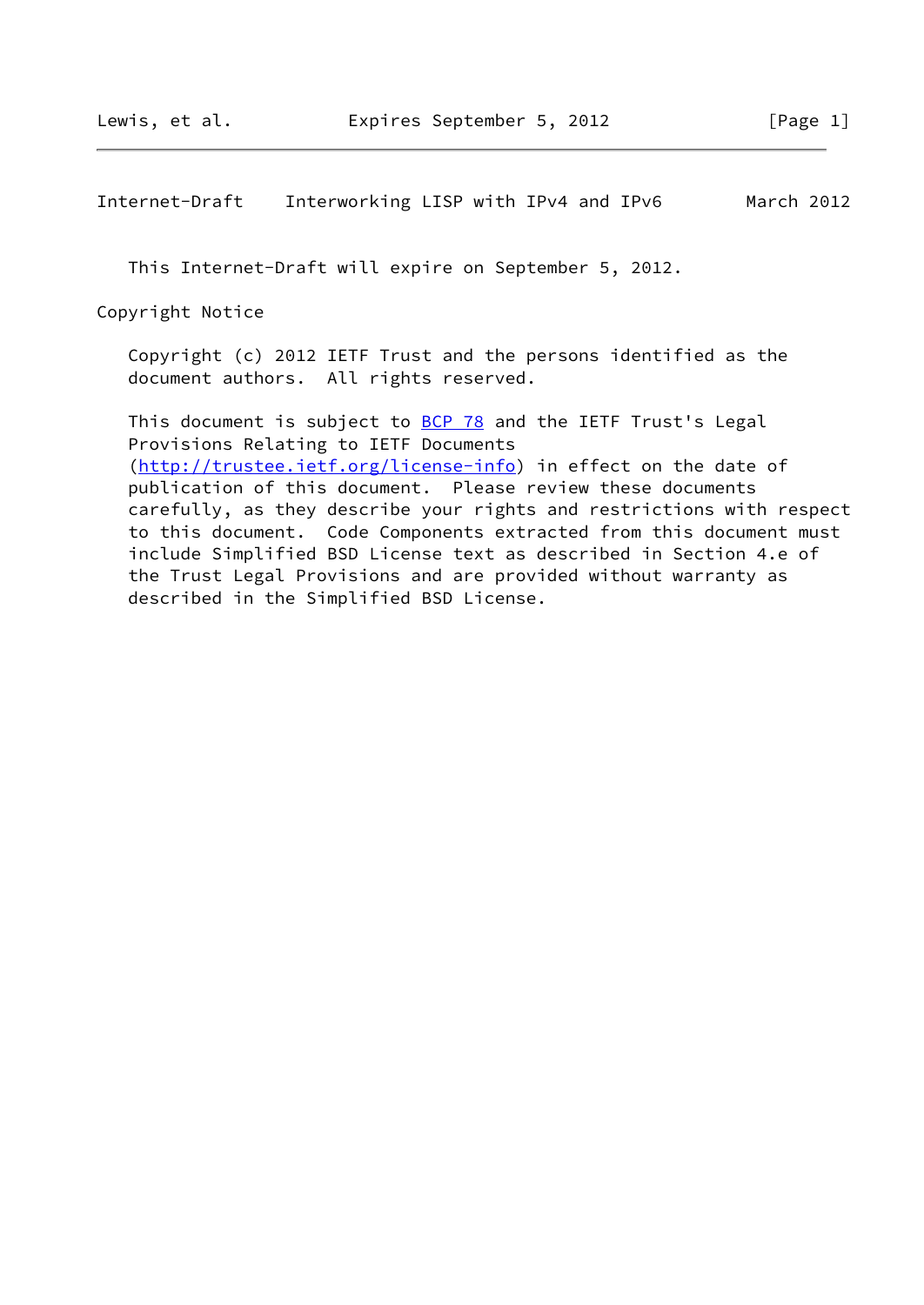# Lewis, et al. Expires September 5, 2012 [Page 2]

## Internet-Draft Interworking LISP with IPv4 and IPv6 March 2012

## Table of Contents

| $\mathbf{\underline{1}}$ .                                                        |  |  |  | $\overline{4}$ |
|-----------------------------------------------------------------------------------|--|--|--|----------------|
| 2.                                                                                |  |  |  |                |
| 3.                                                                                |  |  |  |                |
| 4.                                                                                |  |  |  |                |
| Impact on Routing Table $\ldots$ 8<br>4.1.                                        |  |  |  |                |
| Requirement for sites to use BGP 8<br>4.2.                                        |  |  |  |                |
| Limiting the Impact of Routable EIDs 8<br>4.3.                                    |  |  |  |                |
| Use of Routable EIDs for sites transitioning to LISP $\ldots$ 8<br>4.4.           |  |  |  |                |
| 5. Proxy Ingress Tunnel Routers 10                                                |  |  |  |                |
| Proxy-ITR EID announcements 10<br>5.1.                                            |  |  |  |                |
| Packet Flow with Proxy-ITRs 10<br>5.2.                                            |  |  |  |                |
| 5.3.                                                                              |  |  |  |                |
| Impact of the Proxy-ITRs placement in the network $\ldots$ $\frac{13}{2}$<br>5.4. |  |  |  |                |
| Benefit to Networks Deploying Proxy-ITRs 13<br>5.5.                               |  |  |  |                |
| 6. Proxy Egress Tunnel Routers 14                                                 |  |  |  |                |
| Packet Flow with Proxy Egress Tunnel Routers 14<br>6.1.                           |  |  |  |                |
|                                                                                   |  |  |  |                |
| 7.1. Using LISP-NAT with LISP-NR EIDs 16                                          |  |  |  |                |
| 7.2. LISP Sites with Hosts using RFC 1918 Addresses Sending                       |  |  |  |                |
| to non-LISP Sites $\ldots$ 17                                                     |  |  |  |                |
| LISP Sites with Hosts using RFC 1918 Addresses<br>7.3.                            |  |  |  |                |
| Sending Packets to Other LISP Sites 17                                            |  |  |  |                |
| 7.4. LISP-NAT and multiple EIDs 18                                                |  |  |  |                |
| 8. Discussion of Proxy-ITRs (Proxy-ITRs), LISP-NAT, and                           |  |  |  |                |
| Proxy-ETRs (Proxy-ETRs) 19                                                        |  |  |  |                |
| 8.1. How Proxy-ITRs and Proxy-ETRs Interact 19                                    |  |  |  |                |
| 9. Security Considerations 20                                                     |  |  |  |                |
|                                                                                   |  |  |  |                |
|                                                                                   |  |  |  |                |
|                                                                                   |  |  |  |                |
| 12.1. Normative References 23                                                     |  |  |  |                |
| 12.2. Informative References 23                                                   |  |  |  |                |
|                                                                                   |  |  |  |                |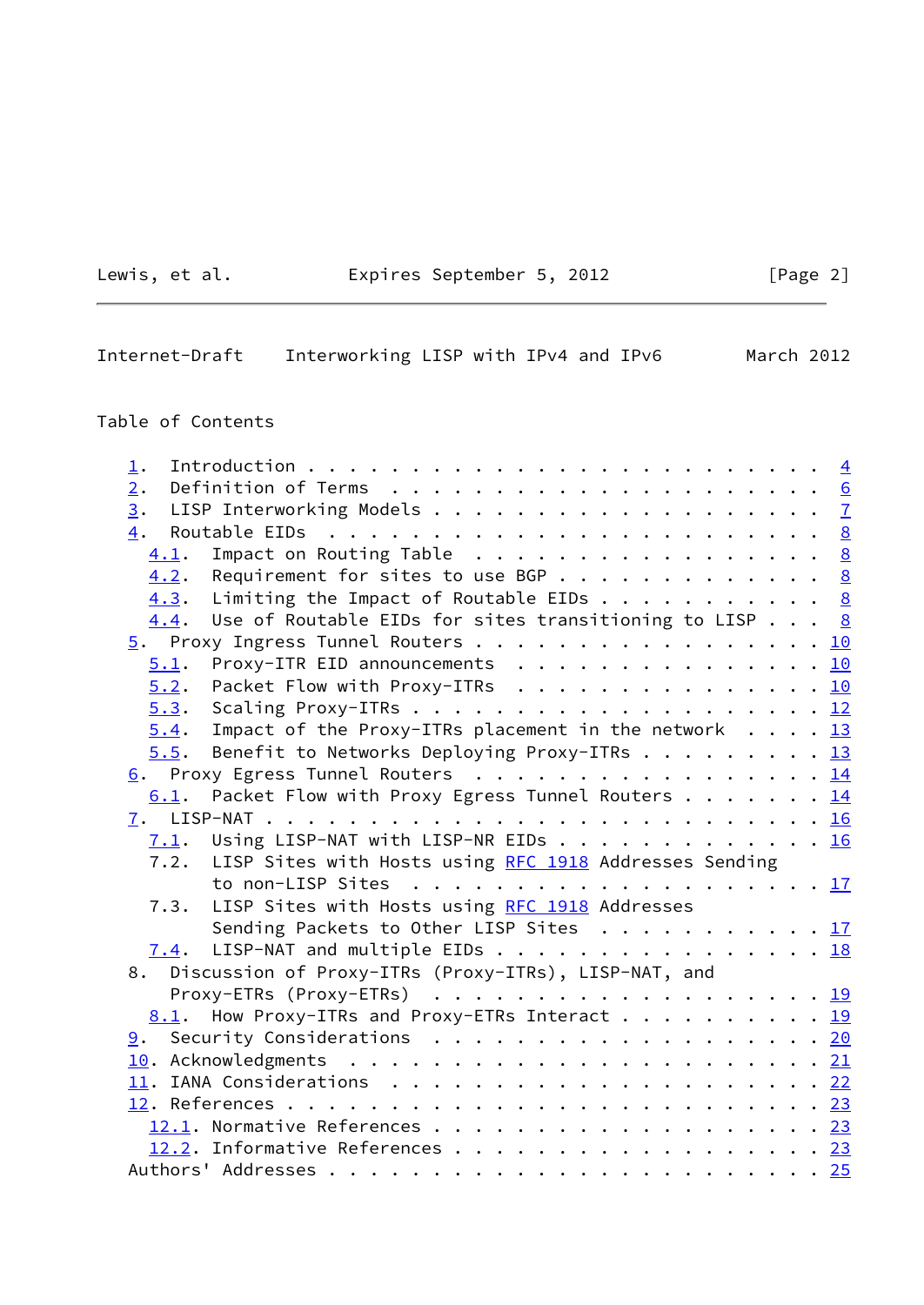Lewis, et al. Expires September 5, 2012 [Page 3]

<span id="page-3-1"></span>Internet-Draft Interworking LISP with IPv4 and IPv6 March 2012

#### <span id="page-3-0"></span>[1](#page-3-0). Introduction

This document describes interoperation mechanisms between LISP [\[LISP](#page-25-3)] sites which use non-globally-routed EIDs, and non-LISP sites. A key behavior of the separation of Locators and Endpoint IDs is that EID prefixes are normally not advertised into the Internet's Default Free Zone (DFZ). (See  $section 4$ , for the exception case.) Specifically, only Routing Locators (RLOCs) are carried in the Internet's DFZ. Existing Internet sites (and their hosts) which do not run in the LISP protocol must still be able to reach sites numbered from LISP EID space. This document describes three mechanisms that can be used to provide reachability between sites that are LISP-capable and those that are not.

 The first mechanism uses a new network element, the LISP Proxy Ingress Tunnel Router (Proxy-ITR) to act as a intermediate LISP Ingress Tunnel Router (ITR) for non-LISP-speaking hosts. The second mechanism adds a form of Network Address Translation (NAT) functionality to Tunnel Routers (xTRs), to substitute routable IP addresses for non-routable EIDs. The final network element is the LISP Proxy Egress Tunnel Routers (Proxy-ETR), which act as an intermediate Egress Tunnel Router (ETR) for LISP sites which need to encapsulate LISP packets destined to non-LISP sites.

 More detailed descriptions of these mechanisms and the network elements involved may be found in the following sections:

- [Section 2](#page-5-0) defines terms used throughout the document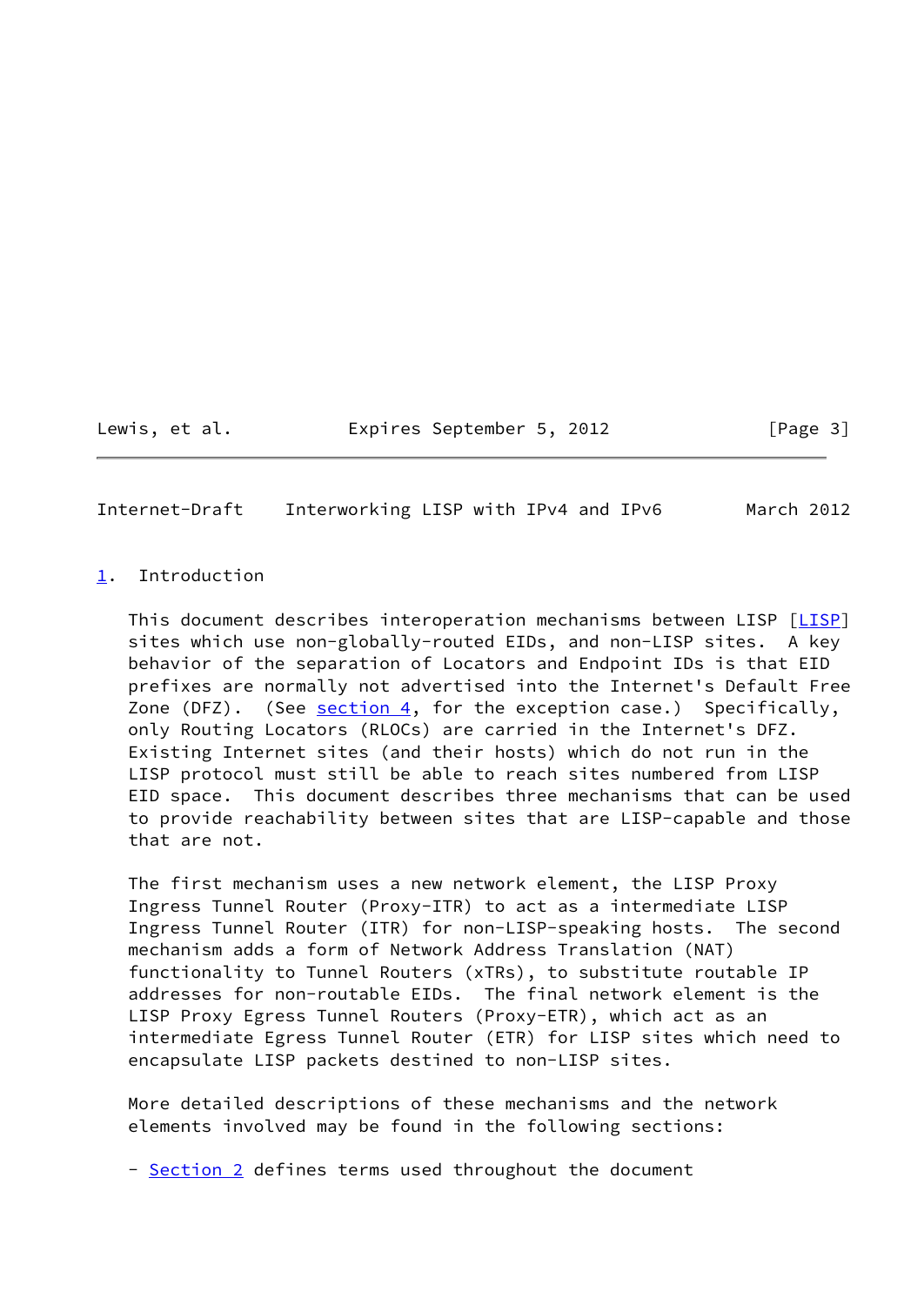- [Section 2](#page-5-0) describes the different cases where interworking mechanisms are needed

 - [Section 4](#page-7-0) describes the relationship between the new EID prefix space and the IP address space used by the current Internet

 - [Section 5](#page-10-0) introduces and describes the operation of Proxy Ingress tunnel Routerss

- [Section 6](#page-14-1) introduces and describes the operations of Proxy-ETRs

- [Section 7](#page-17-0) defines how NAT is used by ETRs to translate non-routable EIDs into routable IP addresses.

- [Section 8](#page-20-3) describes the relationship between asymmetric and symmetric interworking mechanisms (Proxy-ITRs and Proxy-ETRs vs LISP- NAT)

Note that any successful interworking model should be independent of

| Lewis, et al. | Expires September 5, 2012 |  | [Page 4] |
|---------------|---------------------------|--|----------|
|---------------|---------------------------|--|----------|

Internet-Draft Interworking LISP with IPv4 and IPv6 March 2012

 any particular EID-to-RLOC mapping algorithm. This document does not comment on the value of any of the particular LISP mapping systems.

 Several areas concerning the Interworking of LISP and non-LISP sites remain open for further study. These areas include an examination of the impact of LISP-NAT on Internet traffic and applications, understanding the deployment motivations for the deployment and operation of Proxy Tunnel Routers, the impact of EID routes originated into the Internet's Default Free Zone,and the effects of Proxy Tunnel Routers or LISP-NAT on Internet traffic and applications. Until these issues are fully understood, it is possible that the interworking mechanisms described in this document are hard to deploy, or may have unintended consequences to applications.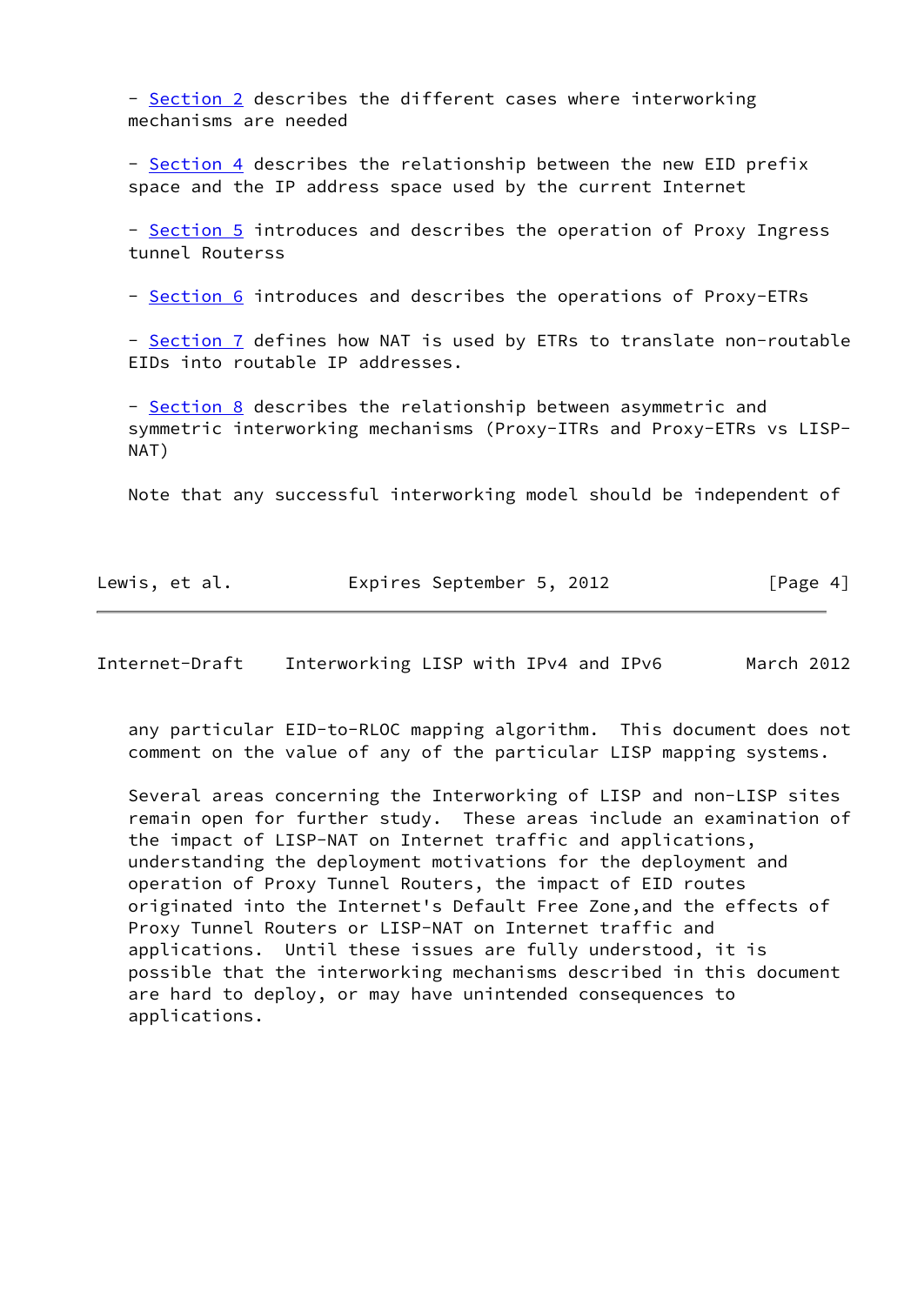<span id="page-5-1"></span>

| Lewis, et al. |  | Expires September 5, 2012 |  | [Page 5] |  |
|---------------|--|---------------------------|--|----------|--|
|               |  |                           |  |          |  |

<span id="page-5-0"></span>[2](#page-5-0). Definition of Terms

- Default Free Zone: The Default-Free Zone (DFZ) refers to the collection of all Internet autonomous systems that do not require a default route to route a packet to any destination.
- LISP Routable (LISP-R) Site: A LISP site whose addresses are used as both globally routable IP addresses and LISP EIDs.
- LISP Non-Routable (LISP-NR) Site: A LISP site whose addresses are EIDs only, these EIDs are not found in the legacy Internet routing table.
- LISP Proxy Ingress Tunnel Router (Proxy-ITR): Proxy-ITRs are used to provide connectivity between sites which use LISP EIDs and those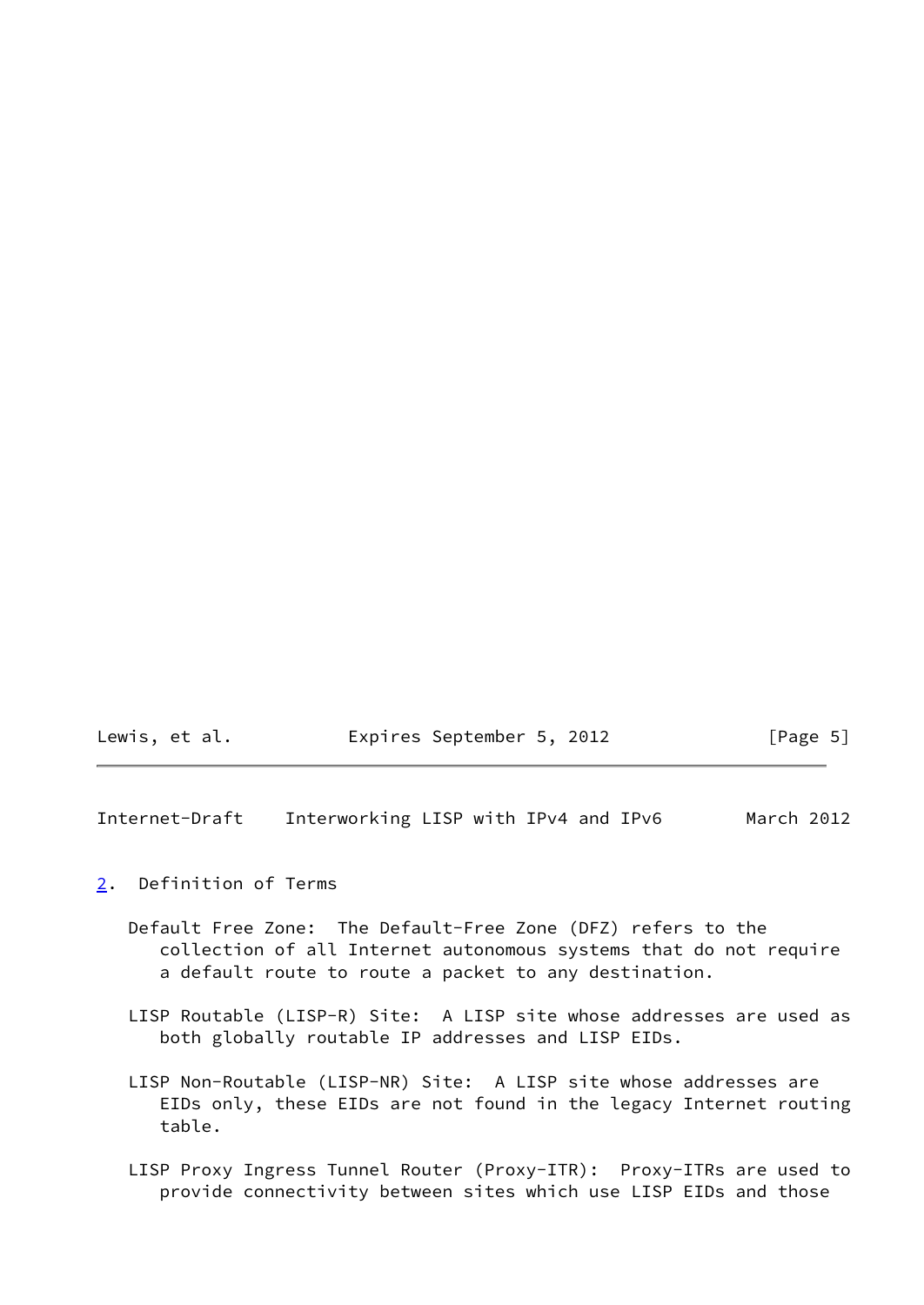which do not. They act as gateways between those parts of the Internet which are not using LISP (the legacy Internet) A given Proxy-ITR advertises one or more highly aggregated EID prefixes into the public Internet and acts as the ITR for traffic received from the public Internet. LISP Proxy-ITRs are described in [Section 5.](#page-10-0)

- LISP Network Address Translation (LISP-NAT): Network Address Translation between EID space assigned to a site and RLOC space also assigned to that site. LISP Network Address Translation is described in [Section 7](#page-17-0).
- LISP Proxy Egress Tunnel Router (Proxy-ETR): Proxy-ETRs provide a LISP (Routable or Non-Routable EID) site's ITRs the ability to send packets to non-LISP sites in cases where unencapsualted packets (the default mechanism) would fail to be delivered. Proxy-ETRs function by having an ITR encapsulate all non-LISP destined traffic to a pre-configured Proxy-ETR. LISP Proxy Egress Tunnel Routers are described in [Section 6.](#page-14-1)
	- EID Sub Namespace: A power-of-two block of aggregatable locators set aside for LISP interworking.

 For definitions of other terms, notably Map-Request, Map-Reply, Ingress Tunnel Router (ITR), and Egress Tunnel Router (ETR), please consult the LISP specification [\[LISP](#page-25-3)].

Lewis, et al. Expires September 5, 2012 [Page 6]

<span id="page-6-1"></span>Internet-Draft Interworking LISP with IPv4 and IPv6 March 2012

#### <span id="page-6-0"></span>[3](#page-6-0). LISP Interworking Models

 There are 4 unicast connectivity cases which describe how sites can send packets to each other:

- 1. non-LISP site to non-LISP site
- 2. LISP site to LISP site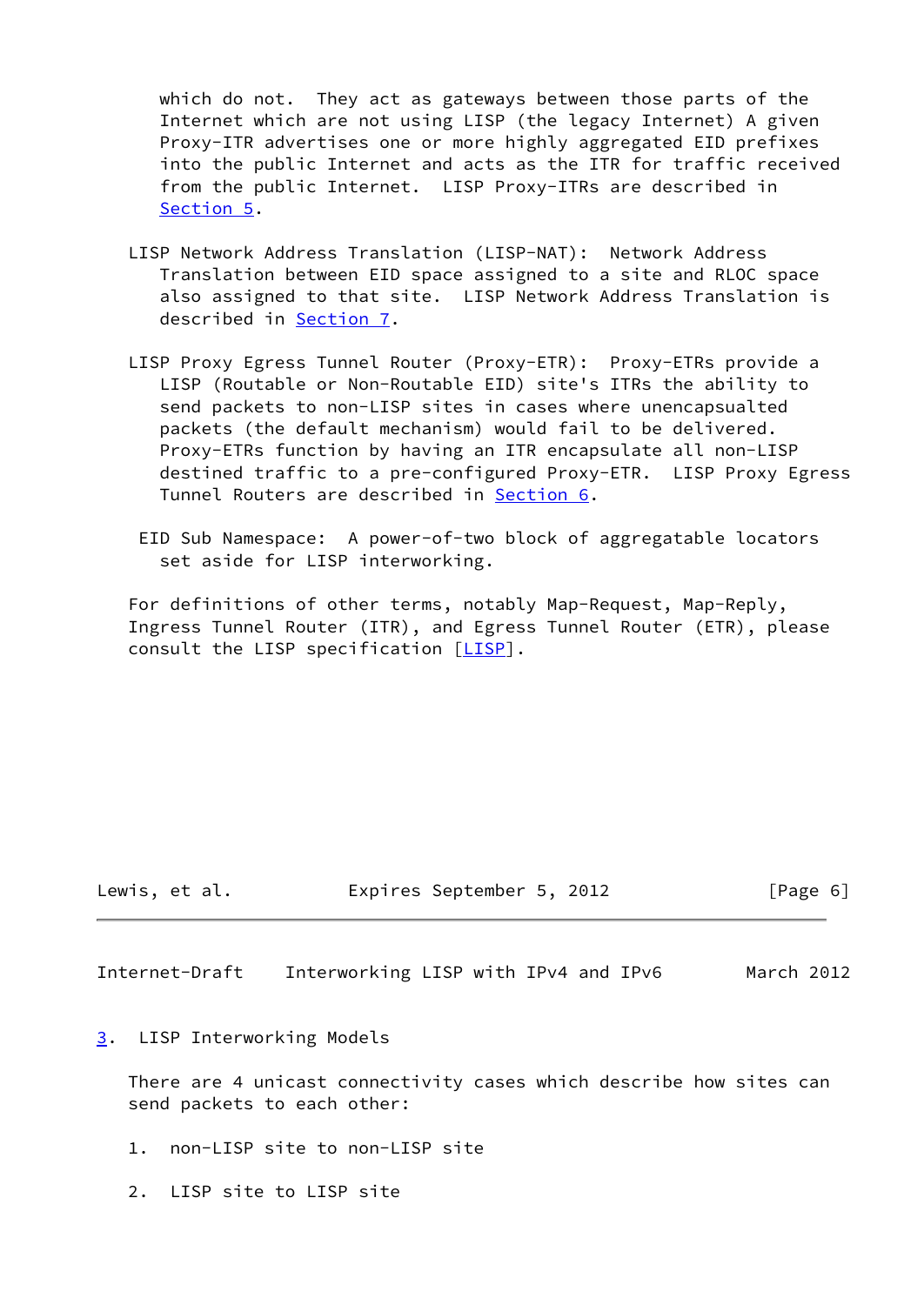3. LISP site to non-LISP site

4. non-LISP site to LISP site

 Note that while Cases 3 and 4 seem similar, there are subtle differences due to the way packets are originated.

 The first case is the Internet as we know it today and as such will not be discussed further here. The second case is documented in [\[LISP](#page-25-3)] and there are no new interworking requirements because there are no new protocol requirements placed on intermediate non- LISP routers.

 In case 3, LISP site to non-LISP site, a LISP site can (in most cases) send packets to a non-LISP site because the non-LISP site prefixes are routable. The non-LISP sites need not do anything new to receive packets. The only action the LISP site needs to take is to know when not to LISP-encapsulate packets. An ITR knows explicitly that the destination is non-LISP if the destination IP address of an IP packet matches a (negative) Map-Cache entry which has the action 'Natively-Forward'.

 There could be some situations where (unencapsulated) packets originated by a LISP site may not be forwarded to a non-LISP site. These cases are reviewed in **section 7**, (Proxy Egress Tunnel Routers).

 Case 4, typically the most challenging, occurs when a host at a non- LISP site wishes to send traffic to a host at a LISP site. If the source host uses a (non-globally-routable) EID as the destination IP address, the packet is forwarded inside the source site until it reaches a router which cannot forward it (due to lack of a default route), at which point the traffic is dropped. For traffic not to be dropped, some mechanism to make this destination EID routable must be in place. [Section 5](#page-10-0) (Proxy-ITRs) and [Section 6](#page-14-1) (LISP-NAT) describe two such mechanisms. Case 4 also applies to packets returning to the LISP site, in Case 3.

Lewis, et al. **Expires September 5, 2012** [Page 7]

<span id="page-7-1"></span>Internet-Draft Interworking LISP with IPv4 and IPv6 March 2012

<span id="page-7-0"></span>[4](#page-7-0). Routable EIDs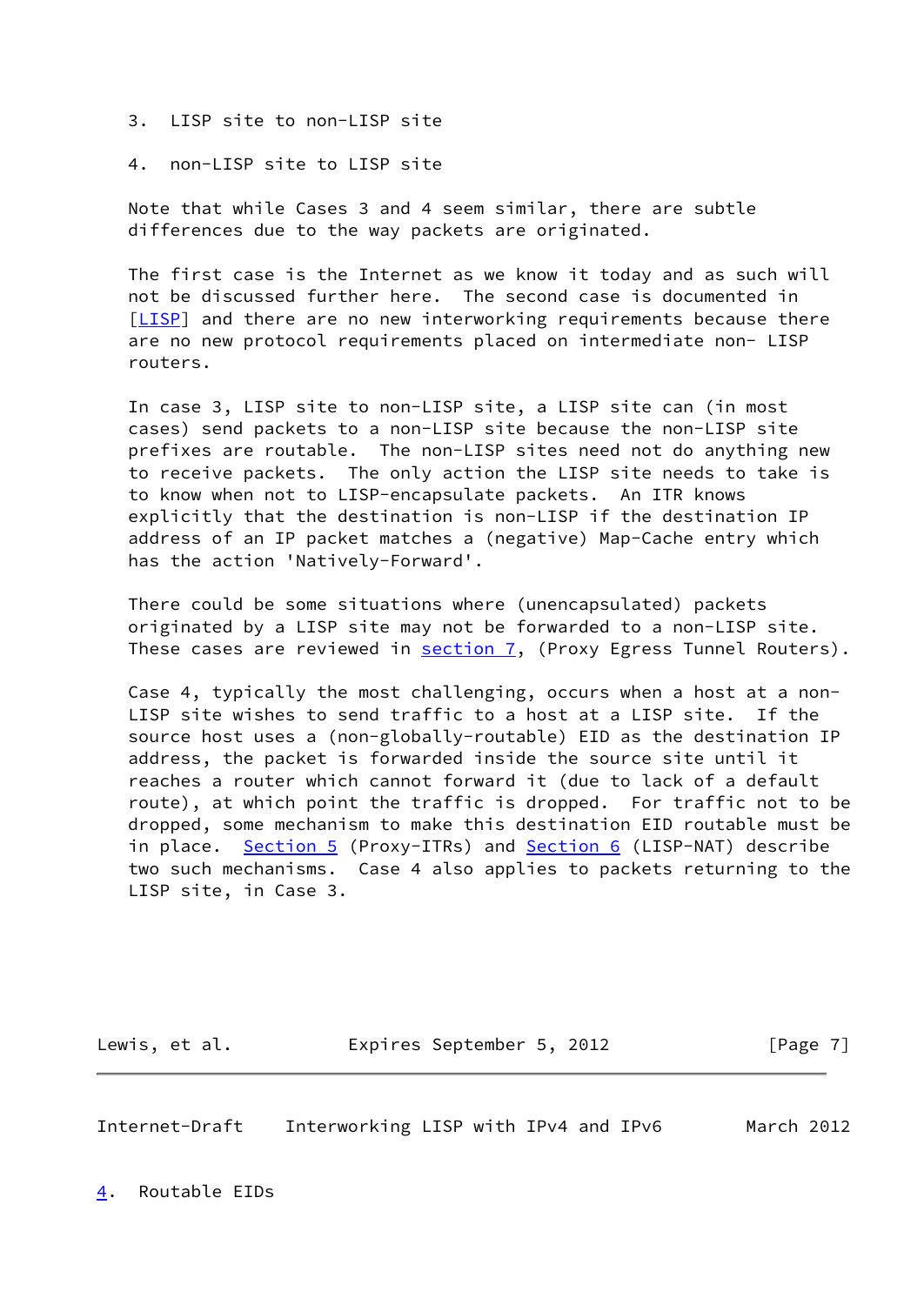An obvious way to achieve interworking between LISP and non-LISP hosts is for a LISP site to simply announce EID prefixes into the DFZ, much like the current routing system, effectively treating them as "Provider Independent (PI)" prefixes. Having a site do this is undesirable as it defeats one of the primary goals of LISP - to reduce global routing system state.

<span id="page-8-0"></span>[4.1](#page-8-0). Impact on Routing Table

 If EID prefixes are announced into the DFZ, the impact is similar to the case in which LISP has not been deployed, because these EID prefixes will be no more aggregatable than existing PI addresses. Such a mechanism is not viewed as a viable long term solution, but may be a viable short term way for a site to transition a portion of its address space to EID space without changing its existing routing policy.

<span id="page-8-1"></span>[4.2](#page-8-1). Requirement for sites to use BGP

 Routable EIDs might require non-LISP sites today to use BGP to, among other things, originate their site's routes into the DFZ, in order to enable ingress traffic engineering. Relaxing this requirement, (thus potentially reducing global DFZ routing state) while still letting sites control their ingress traffic engineering policy is a design goal of LISP.

<span id="page-8-2"></span>[4.3](#page-8-2). Limiting the Impact of Routable EIDs

 Two schemes are proposed to limit the impact of having EIDs announced in the current global Internet routing table:

- 1. [Section 5](#page-10-0) discusses the LISP Proxy Ingress Tunnel Router, an approach that provides ITR functionality to bridge LISP-capable and non-LISP-capable sites.
- 2. [Section 7](#page-17-0) discusses another approach, LISP-NAT, in which NAT [\[RFC2993](https://datatracker.ietf.org/doc/pdf/rfc2993)] is combined with ITR functionality to limit the impact of routable EIDs on the Internet routing infrastructure.

<span id="page-8-3"></span>[4.4](#page-8-3). Use of Routable EIDs for sites transitioning to LISP

 A primary design goal for LISP (and other Locator/ID separation proposals) is to facilitate topological aggregation of namespace used for the path computation, and, thus, decrease global routing system overhead. Another goal is to achieve the benefits of improved aggregation as soon as possible. Individual sites advertising their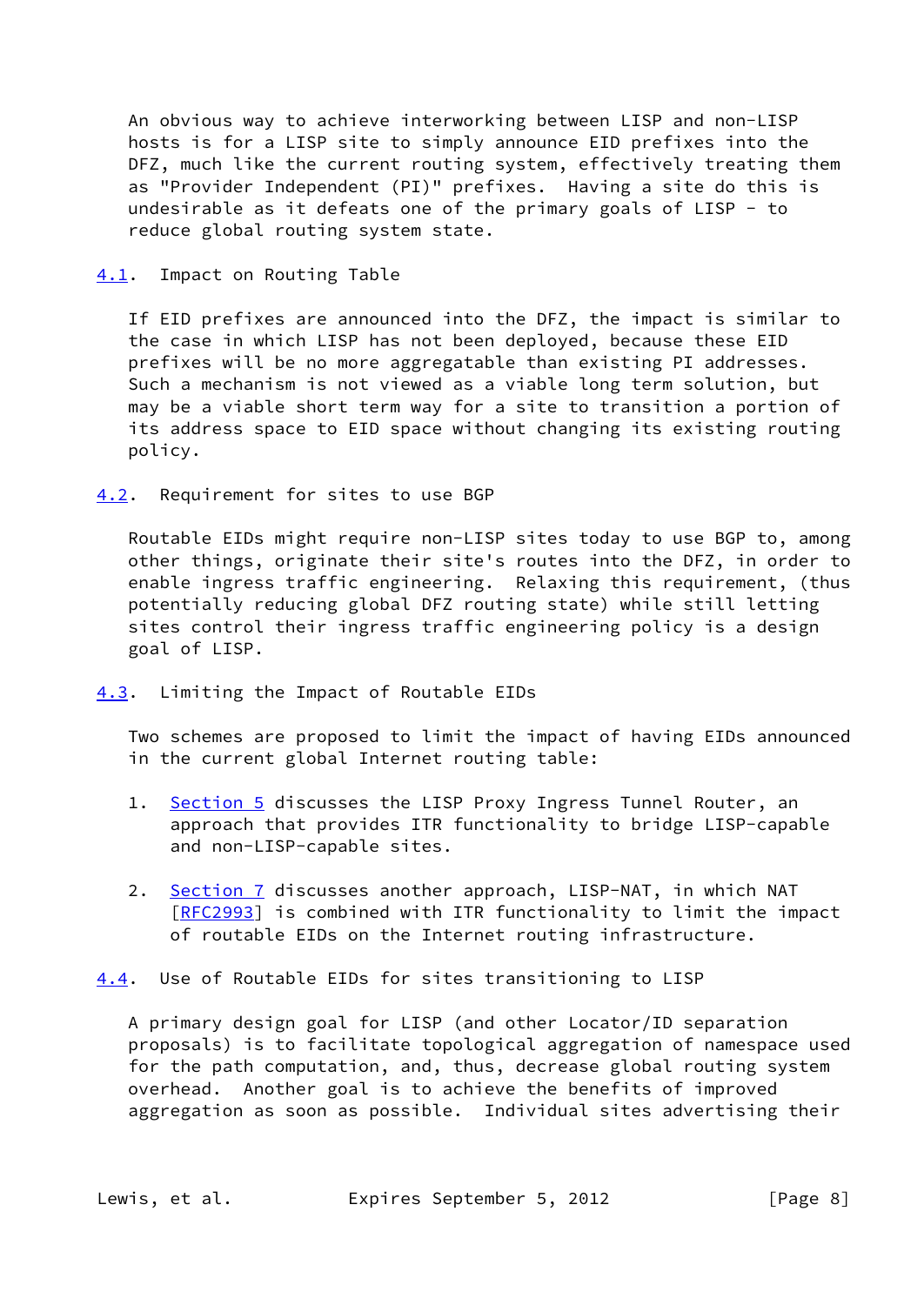own routes for LISP EID prefixes into the global routing system is therefore not recommended.

 That being said, single-homed sites (or multi-homed sites that are not leaking more specific exceptions) that are already using provider-aggregated prefixes can use these prefixes as LISP EIDs without adding state to the routing system. In other words, such sites do not cause additional prefixes to be advertised. For such sites, connectivity to a non-LISP site does not require interworking machinery because the "PA" EIDs are already routable (they are effectively LISP-R type sites). Their EIDs are found in the LISP mapping system, and their (aggregate) PA prefix(es) are found in the DFZ of the Internet.

 The continued announcements of an existing site's Provider Independent (or "PI") prefix(es) is of course under control of that site. Some period of transition, where a site is found both in the LISP mapping system, and as a discrete prefix in the Internet routing system, may be a viable transition strategy. Care should be taken not to advertise additional more specific LISP EID prefixes into the DFZ.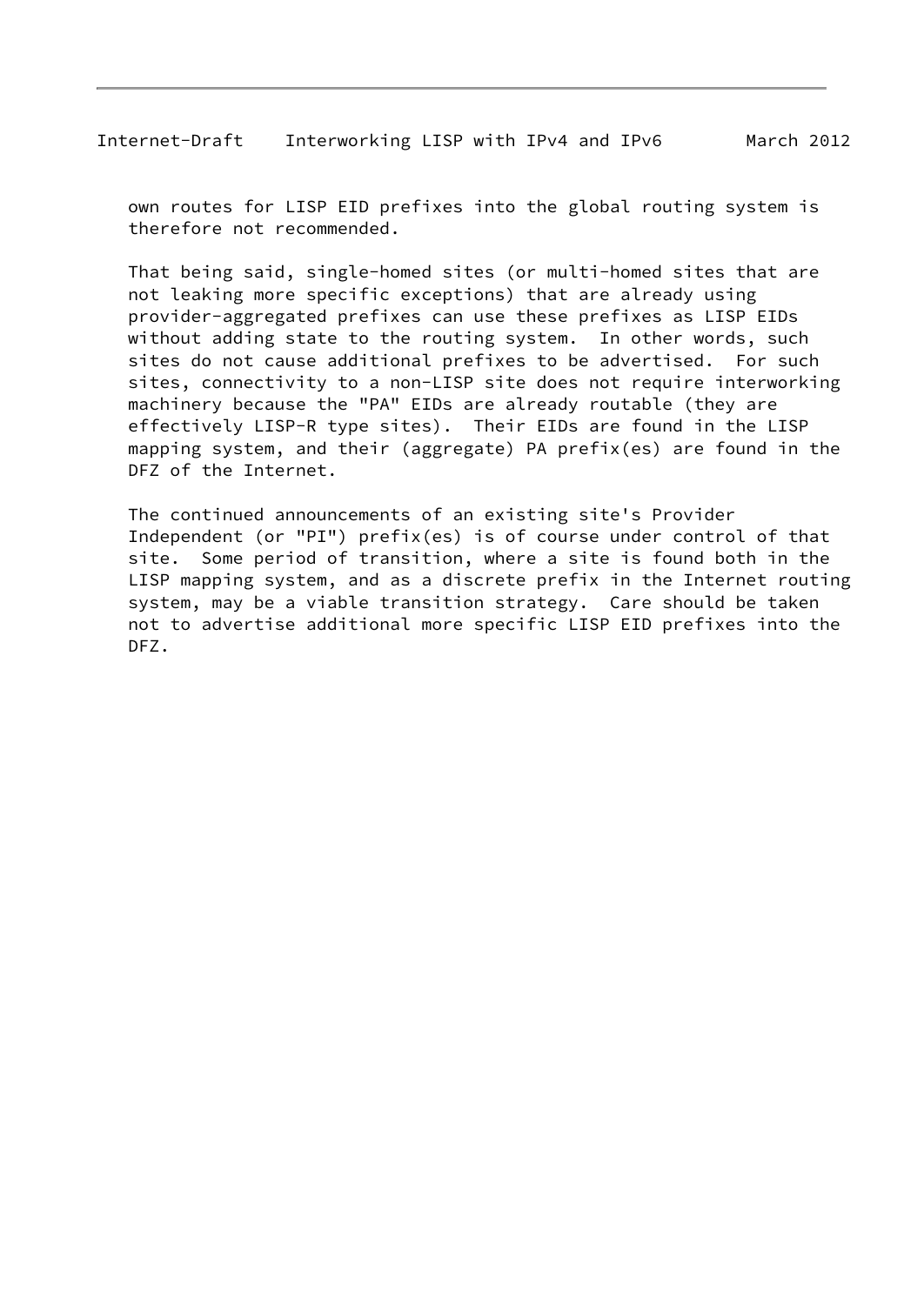#### <span id="page-10-1"></span><span id="page-10-0"></span>[5](#page-10-0). Proxy Ingress Tunnel Routers

 Proxy Ingress Tunnel Routers (Proxy-ITRs) allow for non-LISP sites to send packets to LISP-NR sites. A Proxy-ITR is a new network element that shares many characteristics with the LISP ITR. Proxy-ITRs allow non-LISP sites to send packets to LISP-NR sites without any changes to protocols or equipment at the non-LISP site. Proxy-ITRs have two primary functions:

- Originating EID Advertisements: Proxy-ITRs advertise highly aggregated EID-prefix space on behalf of LISP sites so that non- LISP sites can reach them.
- Encapsulating Legacy Internet Traffic: Proxy-ITRs also encapsulate non-LISP Internet traffic into LISP packets and route them towards their destination RLOCs.
- <span id="page-10-2"></span>[5.1](#page-10-2). Proxy-ITR EID announcements

 A key part of Proxy-ITR functionality is to advertise routes for highly- aggregated EID prefixes into parts of the global routing system. Aggressive aggregation is performed to minimize the number of new announced routes. In addition, careful placement of Proxy- ITRs can greatly reduce the advertised scope of these new routes. To this end, Proxy-ITRs should be deployed close to non-LISP-speaking rather than close to LISP sites. Such deployment not only limits the scope of EID-prefix route advertisements, it also allows traffic forwarding load to be spread among many Proxy-ITRs.

#### <span id="page-10-3"></span>[5.2](#page-10-3). Packet Flow with Proxy-ITRs

 What follows is an example of the path a packet would take when using a Proxy-ITR. In this example, the LISP-NR site is given the EID prefix 192.0.2.0/24. For the purposes of this example, neither this prefix nor any covering aggregate are present in the global routing system. In other words, without the Proxy-ITR announcing 192.0.2.0/24, if a packet with this destination were to reach a router in the "Default Free Zone", it would be dropped. The following diagram describes a high level view of the topology: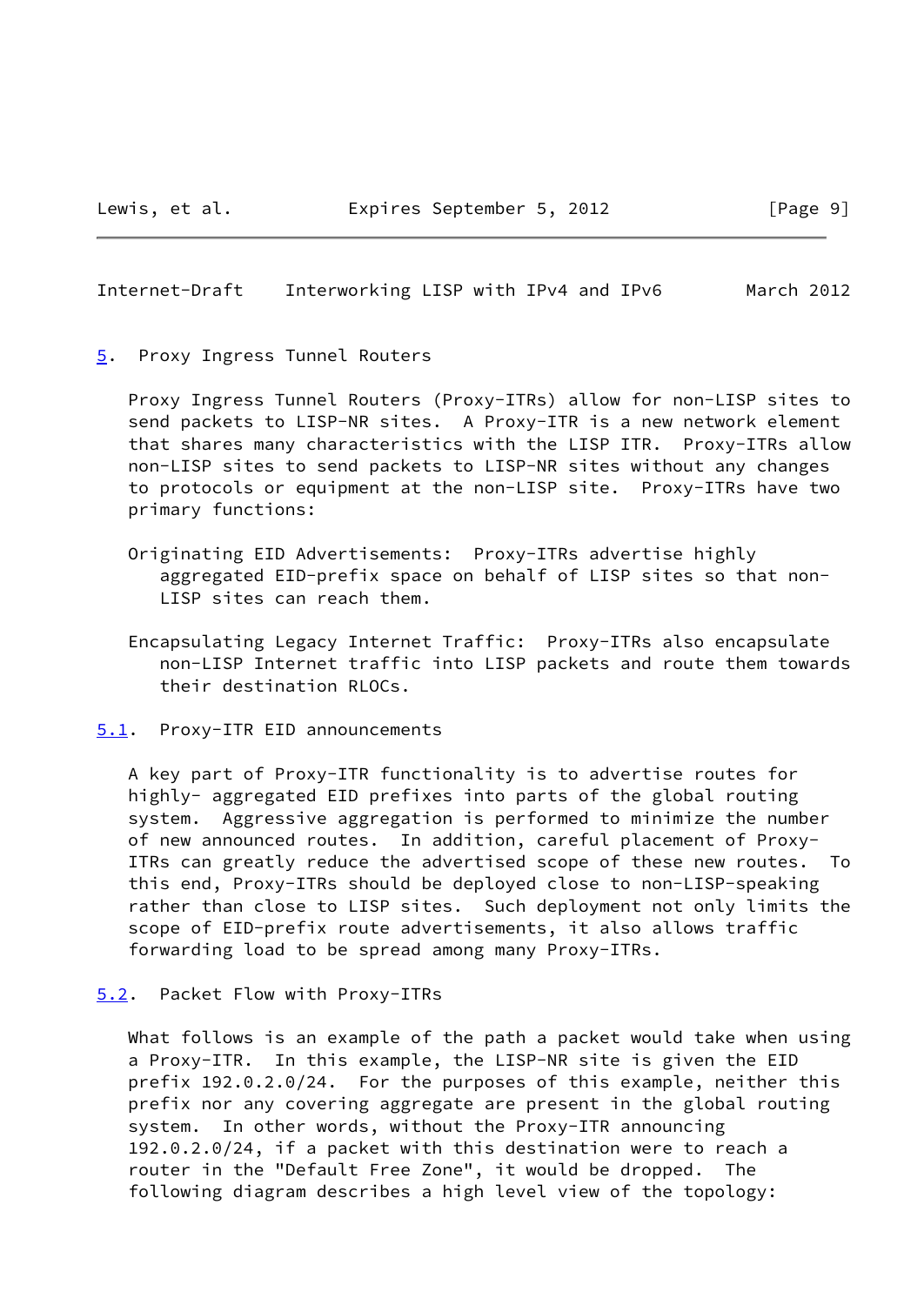| Lewis, et al. | Expires September 5, 2012 |  | [Page 10] |  |
|---------------|---------------------------|--|-----------|--|
|---------------|---------------------------|--|-----------|--|



Figure 1: Example of Proxy-ITR Packet Flow

A full protocol exchange example follows: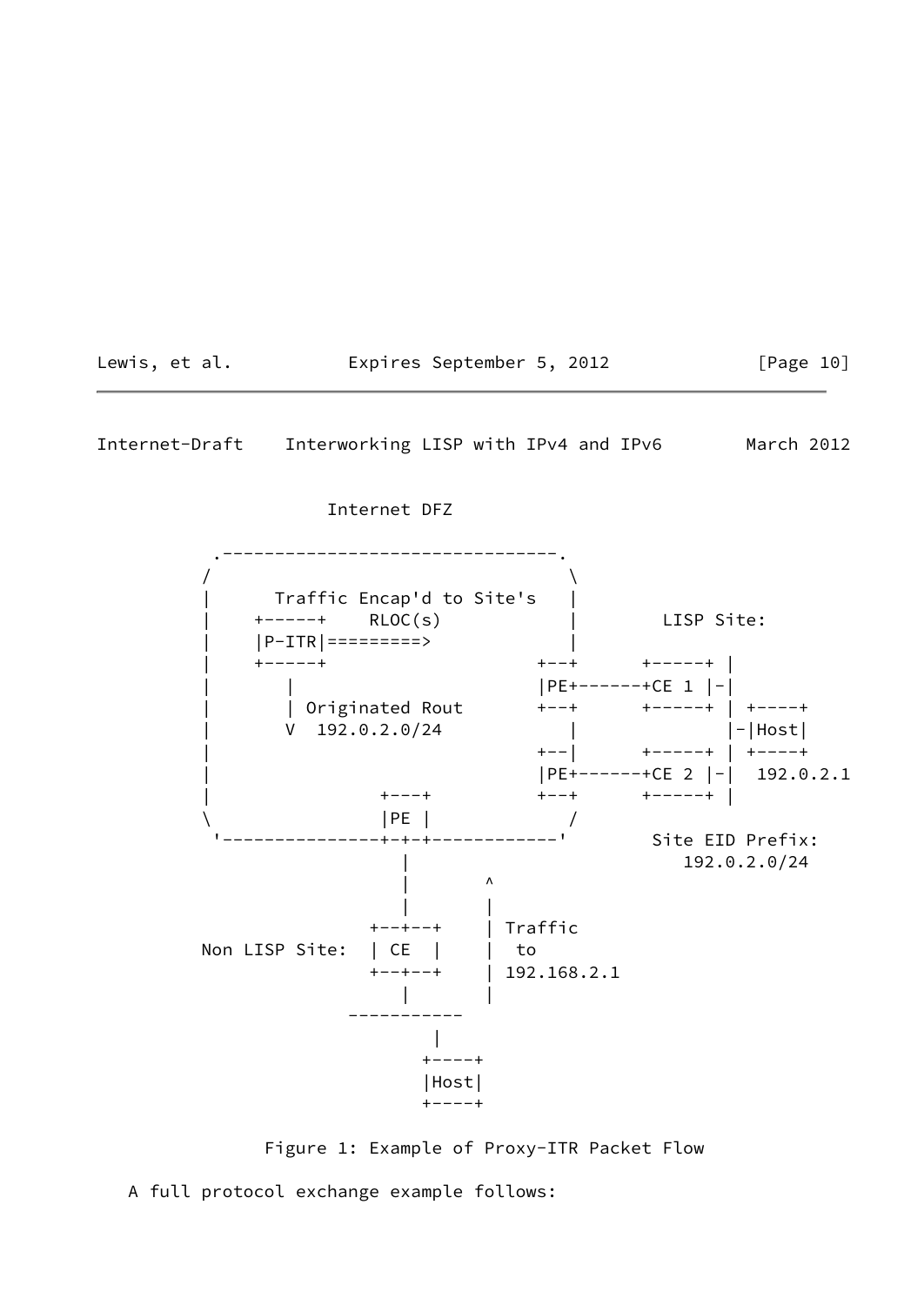- 1. The source host makes a DNS lookup EID for destination, and gets 192.0.2.1 in return.
- 2. The source host has a default route to Customer Edge (CE) router and forwards the packet to the CE.
- 3. The CE has a default route to its Provider Edge (PE) router, and forwards the packet to the PE.
- 4. The PE has a route to 192.0.2.0/24 and the next hop is the Proxy- ITR.
- 5. The Proxy-ITR has or acquires a mapping for 192.0.2.1 and LISP encapsulates the packet. The outer IP header now has a destination address of one of the destination EID's RLOCs. The

<span id="page-12-0"></span>

| Lewis, et al. | Expires September 5, 2012 |  | [Page 11] |
|---------------|---------------------------|--|-----------|
|---------------|---------------------------|--|-----------|

 outer source address of this encapsulated packet is the Proxy- ITR's RLOC.

- 6. The Proxy-ITR looks up the RLOC, and forwards LISP packet to the next hop, after which, it is forwarded by other routers to the ETR's RLOC.
- 7. The ETR decapsulates the packet and delivers the packet to the 192.0.2.1 host in the destination LISP site.
- 8. Packets from host 192.0.2.1 will flow back through the LISP site's ITR. Such packets are not encapsulated because the ITR knows that the destination (the original source) is a non-LISP site. The ITR knows this because it can check the LISP mapping database for the destination EID, and on a failure determines that the destination site is not LISP enabled.
- 9. Packets are then routed natively and directly to the destination (original source) site.

 Note that in this example the return path is asymmetric, so return traffic will not go back through the Proxy-ITR. This is because the LISP-NR site's ITR will discover that the originating site is not a LISP site, and not encapsulate the returning packet (see  $[LISP]$  $[LISP]$  for details of ITR behavior).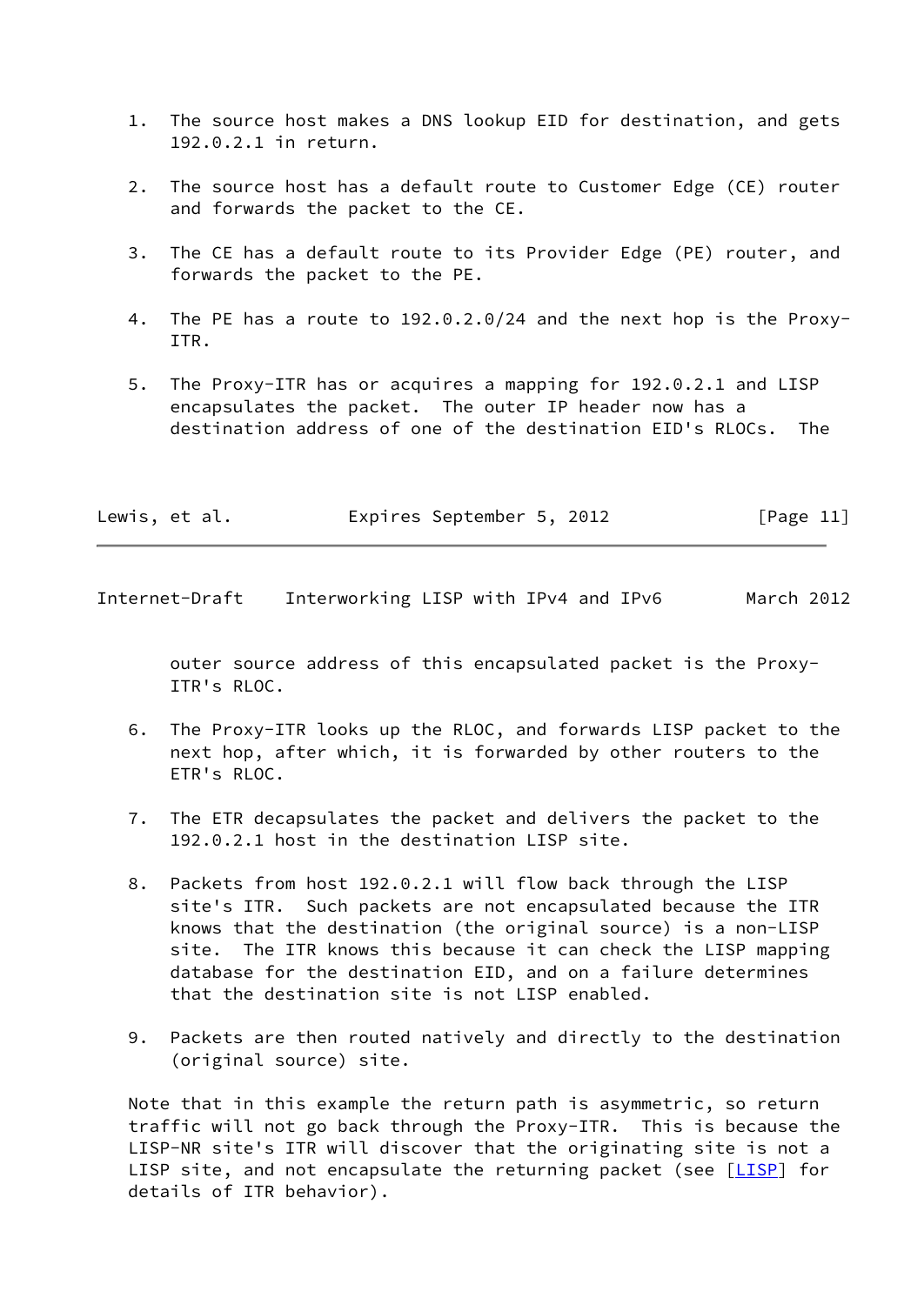The asymmetric nature of traffic flows allows the Proxy-ITR to be relatively simple - it will only have to encapsulate LISP packets.

<span id="page-13-0"></span>[5.3](#page-13-0). Scaling Proxy-ITRs

 Proxy-ITRs attract traffic by announcing the LISP EID namespace into parts of the non-LISP-speaking global routing system. There are several ways that a network could control how traffic reaches a particular Proxy-ITR to prevent it from receiving more traffic than it can handle:

- 1. The Proxy-ITR's aggregate routes might be selectively announced, giving a coarse way to control the quantity of traffic attracted by that Proxy-ITR. For example, some of the routes being announced might be tagged with a BGP community and their scope of announcement limited by the routing policy of the provider.
- 2. The same address might be announced by multiple Proxy-ITRs in order to share the traffic using IP Anycast. The asymmetric nature of traffic flows through the Proxy-ITR means that operationally, deploying a set of Proxy-ITRs would be very similar to existing Anycasted services like DNS caches. Multiple

| Lewis, et al. | Expires September 5, 2012 | [Page 12] |
|---------------|---------------------------|-----------|
|---------------|---------------------------|-----------|

<span id="page-13-2"></span>Internet-Draft Interworking LISP with IPv4 and IPv6 March 2012

 Proxy-ITRs could advertise the same BGP Next Hop IP address as their RLOC, and traffic would be attracted to the nearest Next Hop according to the network's IGP.

<span id="page-13-1"></span>[5.4](#page-13-1). Impact of the Proxy-ITRs placement in the network

 There are several approaches that a network could take in placing Proxy-ITRs. Placing the Proxy-ITR near the source of traffic allows for the communication between the non-LISP site and the LISP site to have the least "stretch" (i.e. the least number of forwarding hops when compared to an optimal path between the sites).

 Some proposals, for example Core Router-Integrated Overlay [[CRIO\]](#page-25-4), have suggested grouping Proxy-ITRs near an arbitrary subset of ETRs and announcing a 'local' subset of EID space. This model cannot guarantee minimum stretch if the EID prefix route advertisement points are changed (such a change might occur if a site adds, removes, or replaces one or more of its ISP connections).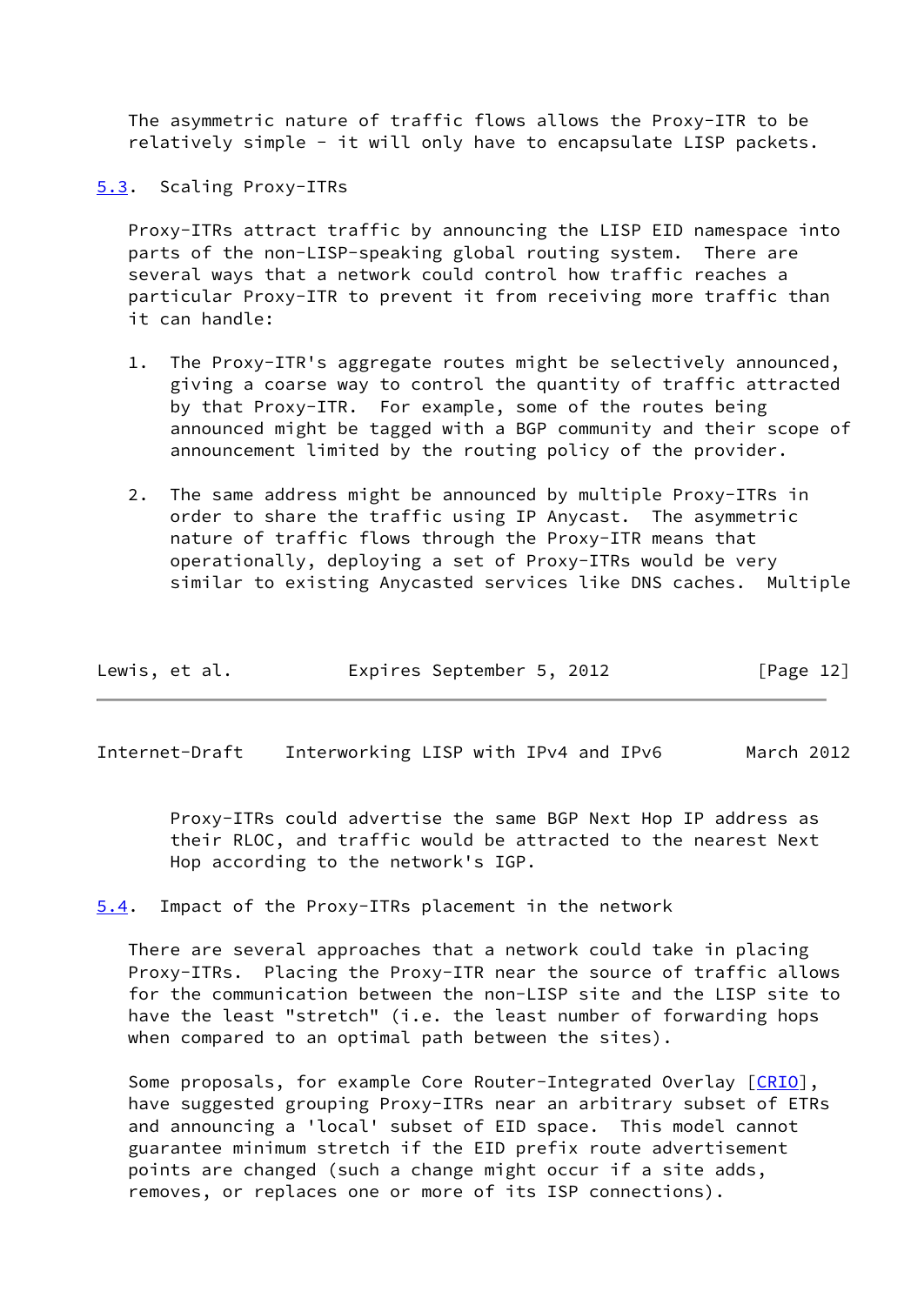#### <span id="page-14-0"></span>[5.5](#page-14-0). Benefit to Networks Deploying Proxy-ITRs

 When packets destined for LISP-NR sites arrive and are encapsulated at a Proxy-ITR, a new LISP packet header is pre-pended. This causes the packet's destination to be set to the destination ETRs RLOC. Because packets are thus routed towards RLOCs, it can potentially better follow the Proxy-ITR network's traffic engineering policies (such as closest exit routing). This also means that providers which are not default-free and do not deploy Proxy-ITRs end up sending more traffic to expensive transit links (assuming their upstreams have deployed Proxy-ITRs) rather than to the ETR's RLOC addresses, to which they may well have cheaper and closer connectivity to (via, for example, settlement-free peering). A corollary to this would be that large transit providers, deploying Proxy-ITRs may attract more traffic, and therefore more revenue, from their customers.

Lewis, et al. Expires September 5, 2012 [Page 13]

<span id="page-14-2"></span>Internet-Draft Interworking LISP with IPv4 and IPv6 March 2012

<span id="page-14-1"></span>[6](#page-14-1). Proxy Egress Tunnel Routers

 Proxy Egress Tunnel Routers (Proxy-ETRs) allow for LISP sites to send packets to non-LISP sites in the case where the access network does not allow the LISP site to send packets with the source address of the site's EID(s). A Proxy-ETR is a new network element that, conceptually, acts as an ETR for traffic destined to non-LISP sites. This also has the effect of allowing an ITR avoid having to decide whether to encapsulate packets or not  $-$  it can always encapsulate packets. An ITR would encapsulate packets destined for LISP sites (no change here) and these would be routed directly to the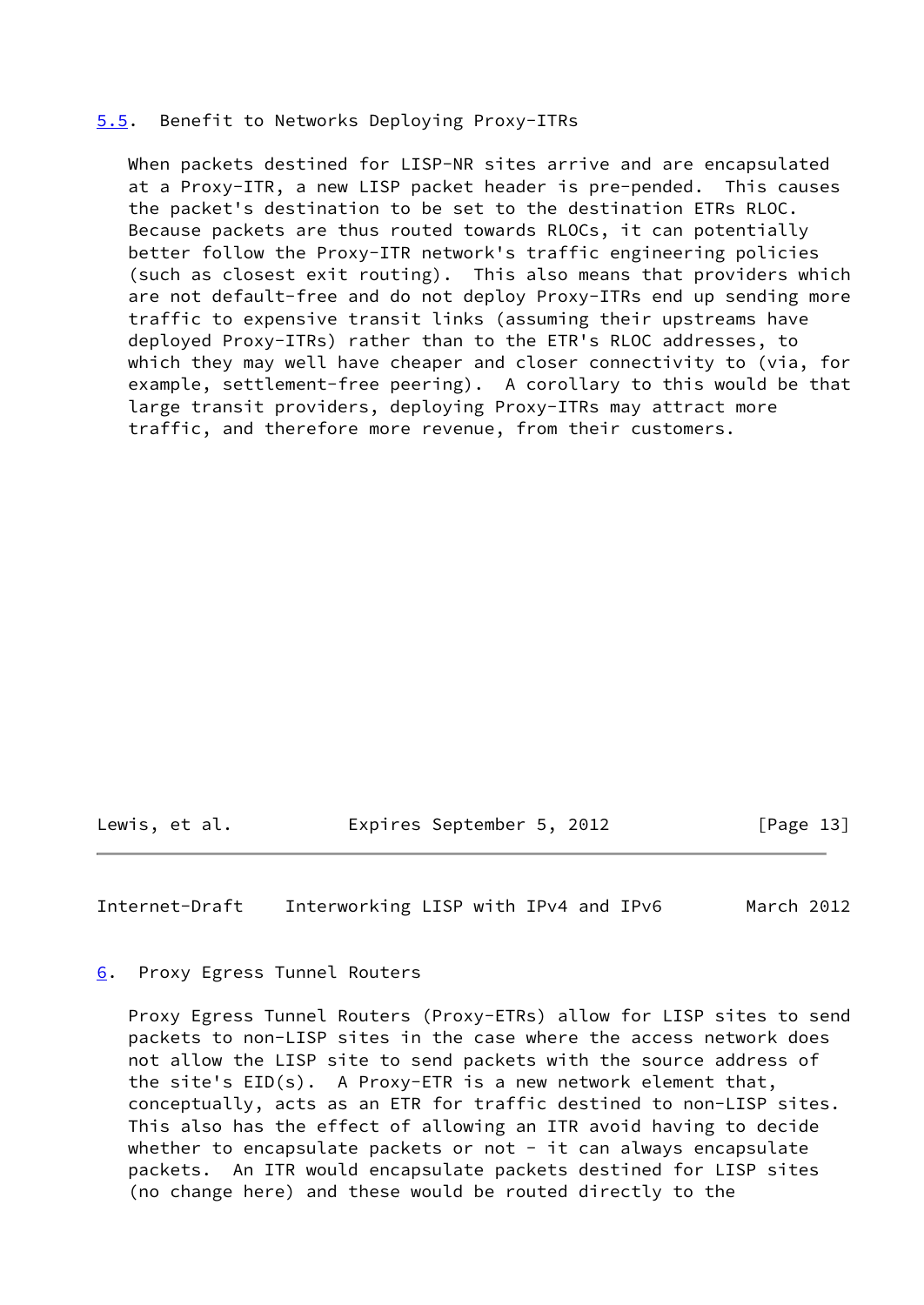corespondent site's ETR. All other packets (those destined to non- LISP sites) will be sent to the originating site's Proxy-ETR.

 There are two primary reasons why sites would want to utilize a Proxy-ETR:

- Avoiding strict uRPF failures: Some provider's access networks require the source of the packets emitted to be within the addressing scope of the access networks. (see [section 9](#page-21-0))
- Traversing a different IP Protocol: A LISP site may want to transmit packets to a non-LISP site where some of the intermediate network does not support the particular IP protocol desired (v4 or v6). Proxy-ETRs can allow this LISP site's data to 'hop over' this by utilizing LISP's support for mixed protocol encapsulation.

<span id="page-15-0"></span>[6.1](#page-15-0). Packet Flow with Proxy Egress Tunnel Routers

 Packets from a LISP site can reach a non-LISP site with the aid of a Proxy-ETR (or Proxy-ETR). An ITR is simply configured to send all non-LISP traffic, which it normally would have forwarded natively (non-encapsulated), to a Proxy-ETR. In the case where the ITR uses a Map- Resolver(s), the ITR will encapsulate packets that match the received Negative Map-Cache to the configured Proxy-ETR(s). In the case where the ITR is connected to the mapping system directly it would encapsulate all packets to the configured Proxy-ETR that are cache misses. Note that this outer encapsulation to the Proxy-ETR may be in an IP protocol other than the (inner) encapsulated data. Routers then use the LISP (outer) header's destination address to route the packets toward the configured Proxy-ETR.

 A Proxy-ETR should verify the (inner) source EID of the packet at time of decapsulation in order to verify that this is from a configured LISP site. This is to prevent spoofed inner sources from being encapsulated through the Proxy-ETR.

What follows is an example of the path a packet would take when using

| Lewis, et al. | Expires September 5, 2012 | [Page 14] |
|---------------|---------------------------|-----------|
|---------------|---------------------------|-----------|

Internet-Draft Interworking LISP with IPv4 and IPv6 March 2012

 a Proxy-ETR. In this example, the LISP-NR (or LISP-R) site is given the EID prefix 192.0.2.0/24, and it is trying to reach host at a non- LISP site with the IP prefix of 198.51.100.0/24. For the purposes of this example, the destination (198.51.100.0/24) is found in the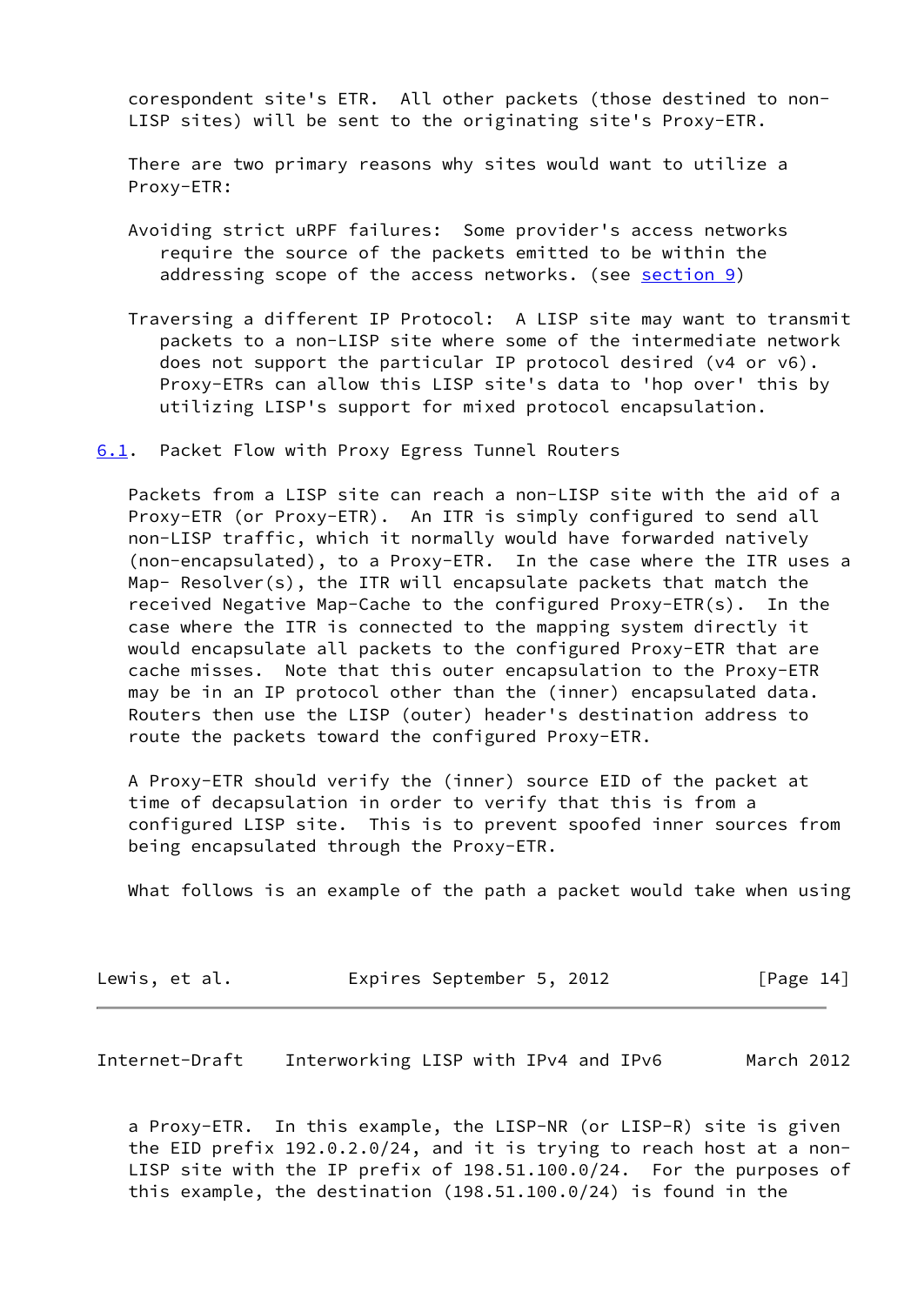Internet's routing system.

- A full protocol exchange example follows:
- 1. The source host makes a DNS lookup for the destination, and gets 198.51.100.100 (an IP address of a host in the non-LISP site) in return.
- 2. The source host has a default route to Customer Edge (CE) router and forwards the packet towards the CE.
- 3. The CE is a LISP ITR, and is configured to encapsulate traffic destined for non-LISP sites to a Proxy-ETR.
- 4. The Proxy ETR decapsulates the LISP packet and forwards the original packet to its next hop.
- 5. The packet is then routed natively and directly to the destination (non-LISP) site 198.51.100.0/24.

 Note that in this example the return path is asymmetric, so return traffic will not go back through the Proxy-ETR. This means that in order to reach LISP-NR sites, non-LISP sites must still use Proxy- ITRs.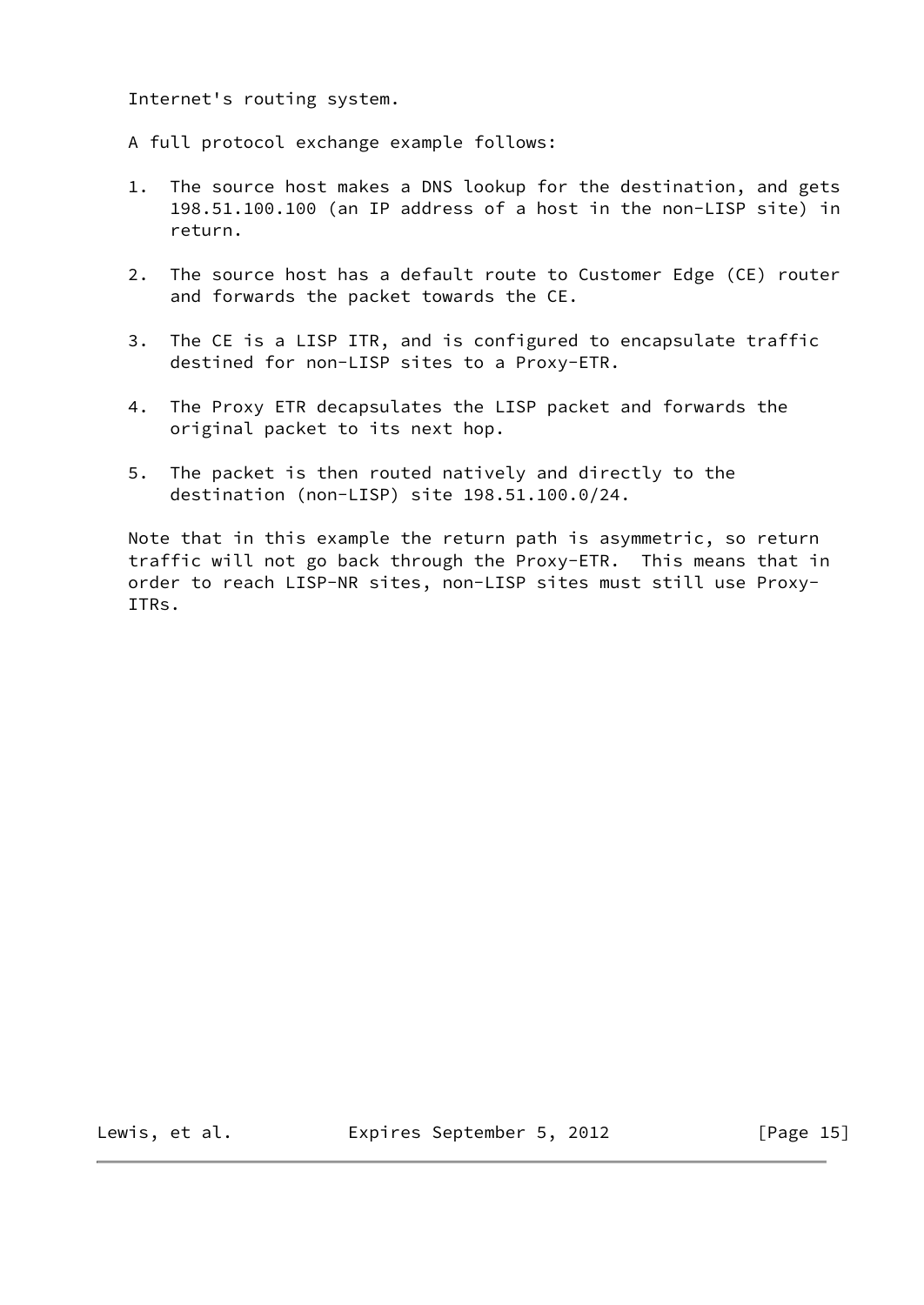#### <span id="page-17-1"></span><span id="page-17-0"></span>[7](#page-17-0). LISP-NAT

 LISP Network Address Translation (LISP-NAT) is a limited form of NAT [\[RFC2993](https://datatracker.ietf.org/doc/pdf/rfc2993)]. LISP-NAT is designed to enable the interworking of non- LISP sites and LISP-NR sites by ensuring that the LISP-NR's site addresses are always routable. LISP-NAT accomplishes this by translating a host's source address from an 'inner' (LISP-NR EID) value to an 'outer' (LISP-R) value and keeping this translation in a table that it can reference for subsequent packets.

In addition, existing [RFC 1918](https://datatracker.ietf.org/doc/pdf/rfc1918) [\[RFC1918](https://datatracker.ietf.org/doc/pdf/rfc1918)] sites can use LISP-NAT to talk to both LISP or non-LISP sites.

 The basic concept of LISP-NAT is that when transmitting a packet, the ITR replaces a non-routable EID source address with a routable source address, which enables packets to return to the site. Note that this section is intended as rough overview of what could be done and not an exhaustive guide to IPv4 NAT.

There are two main cases that involve LISP-NAT:

- 1. Hosts at LISP sites that use non-routable global EIDs speaking to non-LISP sites using global addresses.
- 2. Hosts at LISP sites that use [RFC 1918](https://datatracker.ietf.org/doc/pdf/rfc1918) private EIDs speaking to other sites, who may be either LISP or non-LISP sites.

 Note that LISP-NAT is not needed in the case of LISP-R (routable global EIDs) sources. This case occurs when a site is announcing its prefix into both the LISP mapping system as well as the Internet DFZ. This is because the LISP-R source's address is routable, and return packets will be able to natively reach the site.

<span id="page-17-2"></span>[7.1](#page-17-2). Using LISP-NAT with LISP-NR EIDs

 LISP-NAT allows a host with a LISP-NR EID to send packets to non-LISP hosts by translating the LISP-NR EID to a globally unique address (a LISP-R EID). This globally unique address may be a either a PI or PA address.

 An example of this translation follows. For this example, a site has been assigned a LISP-NR EID of 203.0.113.0/24. In order to utilize LISP-NAT, the site has also been provided the PA EID of 192.0.2.0/24, and uses the first address (192.0.2.1) as the site's RLOC. The rest of this PA space (192.0.2.2 to 192.0.2.254) is used as a translation pool for this site's hosts who need to send packets to non-LISP hosts.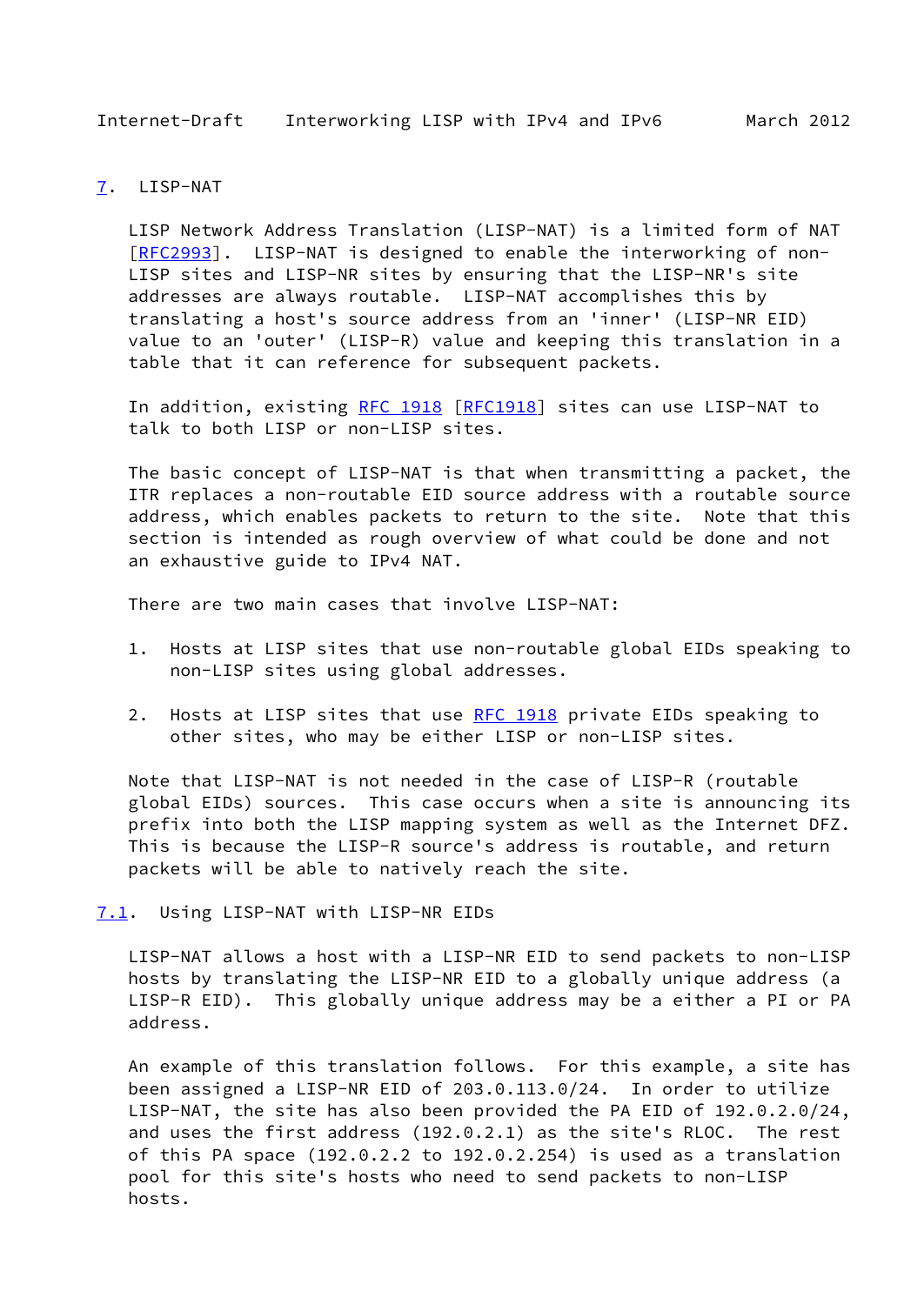<span id="page-18-0"></span>The translation table might look like the following:

 Site NR-EID Site R-EID Site's RLOC Translation Pool ============================================================== 203.0.113.0/24 192.0.2.0/24 192.0.2.1 192.0.2.2-254

Figure 2: Example Translation Table

 The host 203.0.113.2 sends a packet (which, for the purposes of this example is destined for a non-LISP site) to its default route (the ITR). The ITR receives the packet, and determines that the destination is not a LISP site. How the ITR makes this determination is up to the ITRs implementation of the EID-to-RLOC mapping system used (see, for example [\[LISP-ALT](#page-25-5)]).

 The ITR then rewrites the source address of the packet from 203.0.113.2 to 192.0.2.2, which is the first available address in the LISP-R EID space available to it. The ITR keeps this translation in a table in order to reverse this process when receiving packets destined to 192.0.2.2.

 Finally, when the ITR forwards this packet without encapsulating it, it uses the entry in its LISP-NAT table to translate the returning packets' destination IPs to the proper host.

<span id="page-18-1"></span>[7.2](#page-18-1). LISP Sites with Hosts using [RFC 1918](https://datatracker.ietf.org/doc/pdf/rfc1918) Addresses Sending to non-LISP Sites

In the case where hosts using [RFC 1918](https://datatracker.ietf.org/doc/pdf/rfc1918) addresses desire to send packets to non-LISP hosts, the LISP-NAT implementation acts much like an existing IPv4 NAT device that is doing address only (not port translation. The ITR providing the NAT service must use LISP-R EIDs for its global address pool as well as providing all the standard NAT functions required today.

Note that the [RFC 1918](https://datatracker.ietf.org/doc/pdf/rfc1918) addresses above are private addresses, not EIDs, and these [RFC 1918](https://datatracker.ietf.org/doc/pdf/rfc1918) addresses are not found in the LISP mapping system.

The source of the packet must be translated to a LISP-R EID in a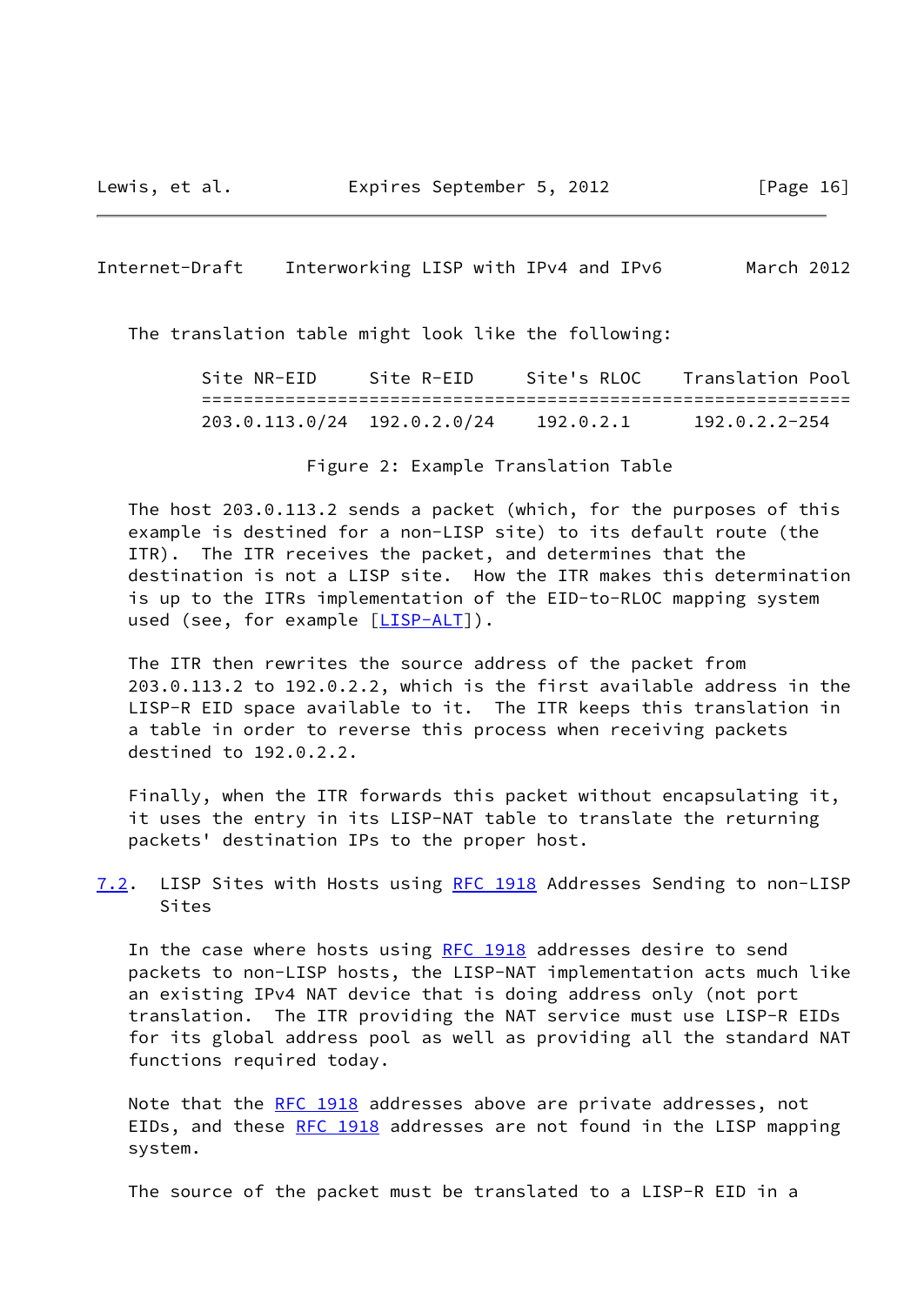manner similar to [Section 7,](#page-17-0) and this packet must be forwarded to the ITR's next hop for the destination, without LISP encapsulation.

<span id="page-19-1"></span>[7.3](#page-19-1). LISP Sites with Hosts using [RFC 1918](https://datatracker.ietf.org/doc/pdf/rfc1918) Addresses Sending Packets to Other LISP Sites

 LISP-NAT allows a host with an [RFC 1918](https://datatracker.ietf.org/doc/pdf/rfc1918) address to send packets to LISP hosts by translating the [RFC 1918](https://datatracker.ietf.org/doc/pdf/rfc1918) address to a LISP EID. After

Lewis, et al. **Expires September 5, 2012** [Page 17]

<span id="page-19-0"></span>Internet-Draft Interworking LISP with IPv4 and IPv6 March 2012

 translation, the communication between source and destination ITR and ETRs continues as described in [\[LISP](#page-25-3)].

 While the communication of LISP EIDs to LISP EIDs is, strictly speaking, outside the scope of Interworking, it is included here in order to complete the conceptual framework of LISP-NAT.

 An example of this translation and encapsulation follows. For this example, a host has been assigned a [RFC 1918](https://datatracker.ietf.org/doc/pdf/rfc1918) address of 192.168.1.2. In order to utilize LISP-NAT, the site also has been provided the LISP-R EID prefix of 192.0.2.0/24, and uses the first address (192.0.2.1) as the site's RLOC. The rest of this PA space (192.0.2.2 to 192.0.2.254) is used as a translation pool for this site's hosts who need to send packets to both non-LISP and LISP hosts.

 The host 192.168.1.2 sends a packet destined for a non-LISP site to its default route (the ITR). The ITR receives the packet and determines that the destination is a LISP site. How the ITR makes this determination is up to the ITRs implementation of the EID/RLOC mapping system.

 The ITR then rewrites the source address of the packet from 192.168.1.2 to 192.0.2.2, which is the first available address in the LISP EID space available to it. The ITR keeps this translation in a table in order to reverse this process when receiving packets destined to 192.0.2.2.

 The ITR then LISP encapsulates this packet (see [\[LISP](#page-25-3)] for details). The ITR uses the site's RLOC as the LISP outer header's source and the translation address as the LISP inner header's source. Once it decapsulates returning traffic, it uses the entry in its LISP-NAT table to translate the returning packet's destination IP address and then forwards to the proper host.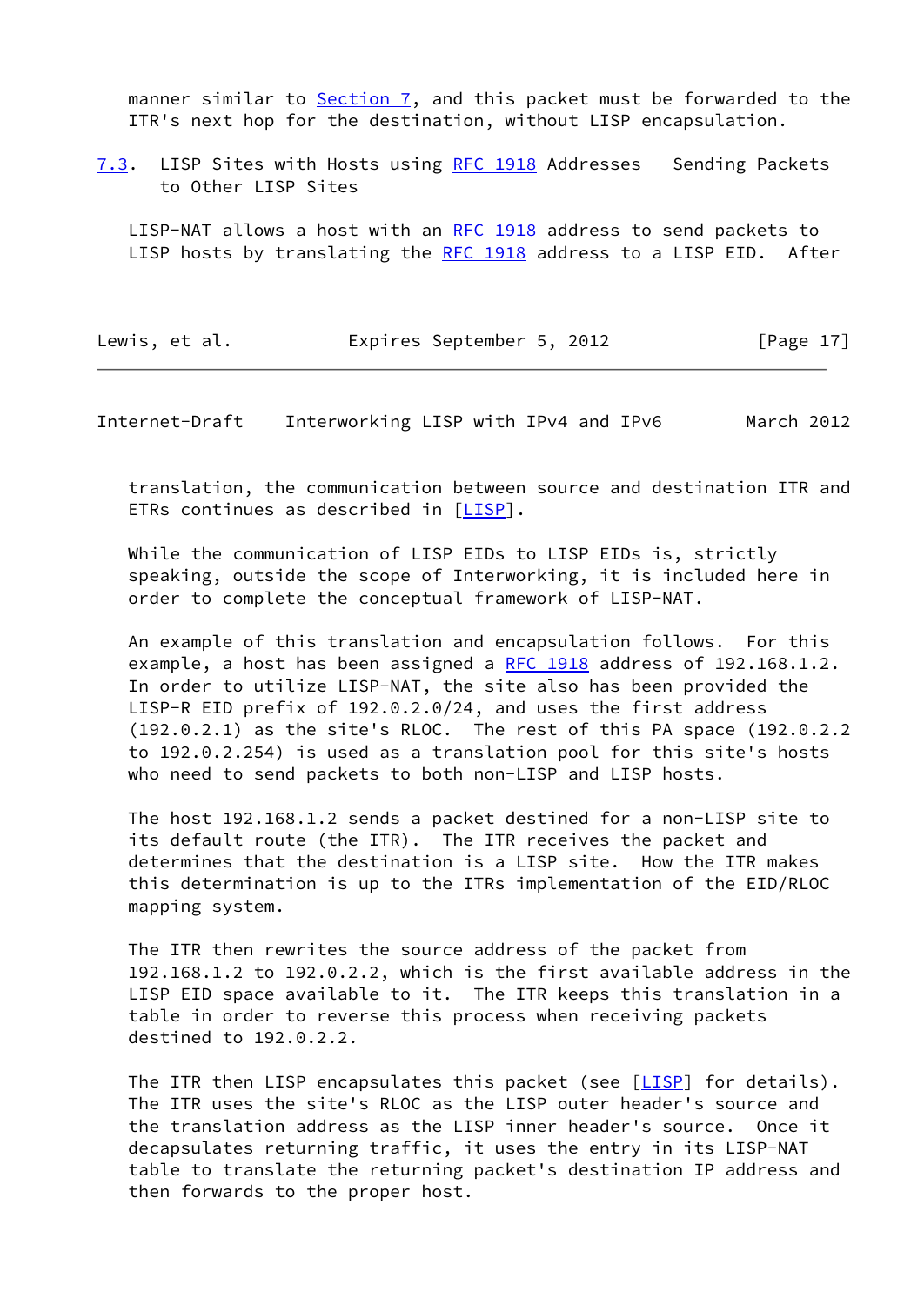#### <span id="page-20-0"></span>[7.4](#page-20-0). LISP-NAT and multiple EIDs

 With LISP-NAT, there are two EIDs possible for a given host, the LISP-R EID and the LISP-NR EID. When a site has two addresses that a host might use for global reachability, name-to-address directories may need to be modified.

 This problem, global vs. local addressability, exists for NAT in general, but the specific issue described above is unique to location/identity separation schemes. Some of these have suggested running a separate DNS instance for new types of EIDs. This solves the problem but introduces complexity for the site. Alternatively, using Proxy-ITRs can mitigate this problem, because the LISP-NR EID can be reached in all cases.

| Lewis, et al. | Expires September 5, 2012 |  | [Page 18] |
|---------------|---------------------------|--|-----------|
|---------------|---------------------------|--|-----------|

- <span id="page-20-1"></span>Internet-Draft Interworking LISP with IPv4 and IPv6 March 2012
- <span id="page-20-3"></span>[8](#page-20-3). Discussion of Proxy-ITRs (Proxy-ITRs), LISP-NAT, and Proxy-ETRs (Proxy-ETRs)

 In summary, there are three suggested mechanisms for interworking LISP with non-LISP Sites (for both IPv4 and IPv6). In the LISP-NAT option the LISP site can manage and control the interworking on its own. In the Proxy-ITR case, the site is not required to manage the advertisement of it's EID prefix into the DFZ, with the cost of potentially adding stretch to the connections of non-LISP sites sending packets to the LISP site. The third option is Proxy-ETRs, which are optionally used by sites relying on Proxy-ITRs to mitigate two caveats for LISP sites sending packets to non-LISP sites. This means Proxy-ETRs are not usually expected to be deployed by themselves, rather they will be used to assist LISP-NR sites which are already using Proxy-ITRs.

<span id="page-20-2"></span>[8.1](#page-20-2). How Proxy-ITRs and Proxy-ETRs Interact

 There is a subtle difference between Symmetrical (LISP-NAT) vs Asymmetrical (Proxy-ITR and Proxy-ETR) Interworking techniques. Operationally, Proxy-ITRs (Proxy-ITRs) and Proxy-ETRs (Proxy-ETRs) can (and likely should) be decoupled since Proxy-ITRs are best deployed closest to non-LISP sites, and Proxy-ETRs are best located close to the LISP sites they are decapsulating for. This asymmetric placement of the two network elements minimizes the stretch imposed on each direction of the packet flow, while still allowing for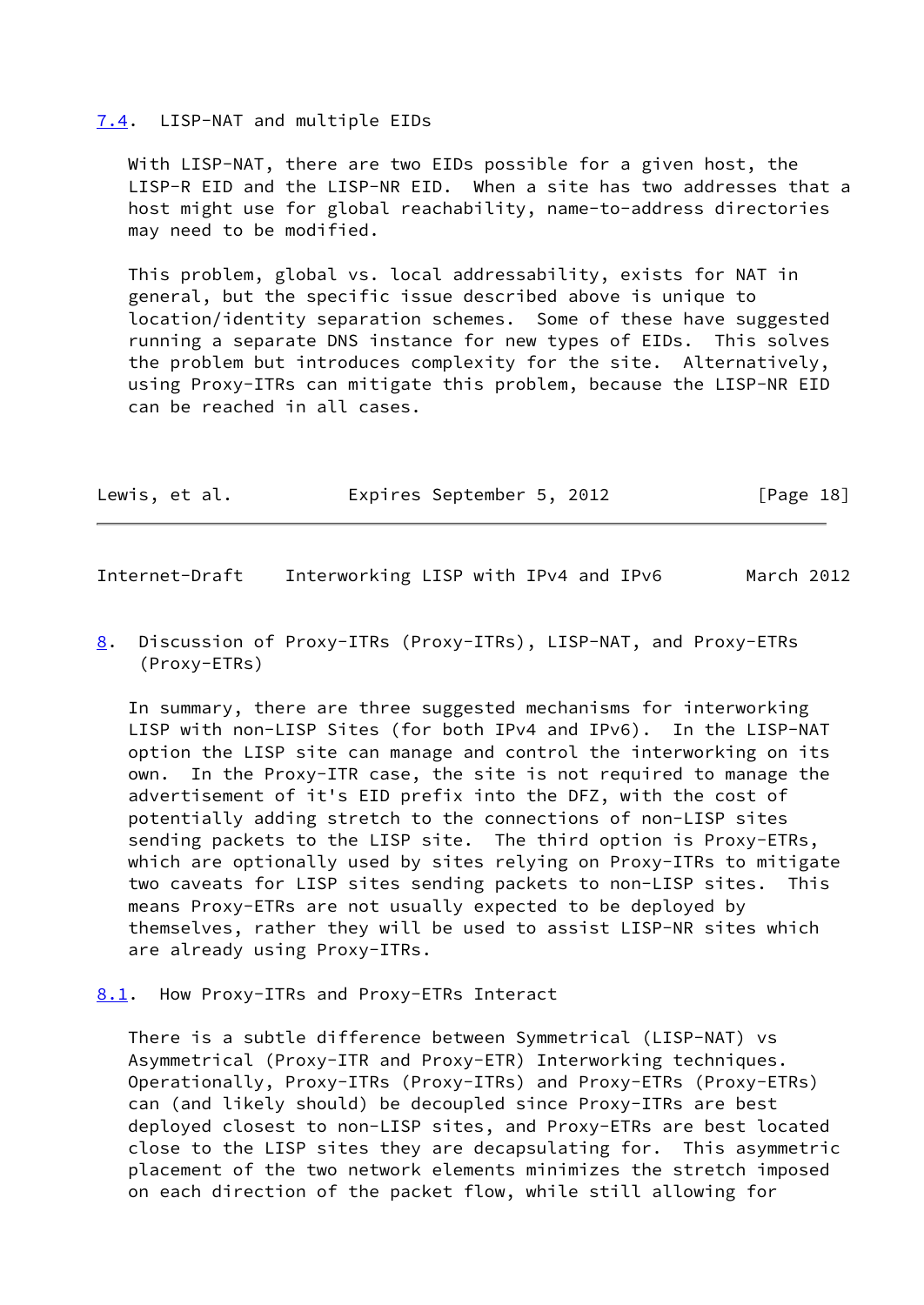coarsely aggregated announcements of EIDs into the Internet's routing table.

Lewis, et al. **Expires September 5, 2012** [Page 19]

<span id="page-21-1"></span>Internet-Draft Interworking LISP with IPv4 and IPv6 March 2012

#### <span id="page-21-0"></span>[9](#page-21-0). Security Considerations

 Like any router or LISP ITR, Proxy-ITRs will have the opportunity to inspect traffic at the time that they encapsulate. The location of these devices in the network can have implications for discarding malicious traffic on behalf of ETRs which request this behavior (via the drop action bit in Map-Reply packets for an EID or EID prefix). This is an area that would benefit from further experimentation and analysis.

 LISP-Interworking via Proxy-ITRs should have no impact on the existing network beyond what LISP ITRs and ETRs introduce when multihoming. That is, if a site multi-homes today (with LISP or BGP) there is a possibility of asymmetric flows.

 Proxy-ITRs and Proxy-ETRs will likely be operated by organizations other than those of the end site receiving or sending traffic. Care should be taken, then, in selecting a Proxy-ITR/Proxy-ETR provider to insure the quality of service meets the site's expectations.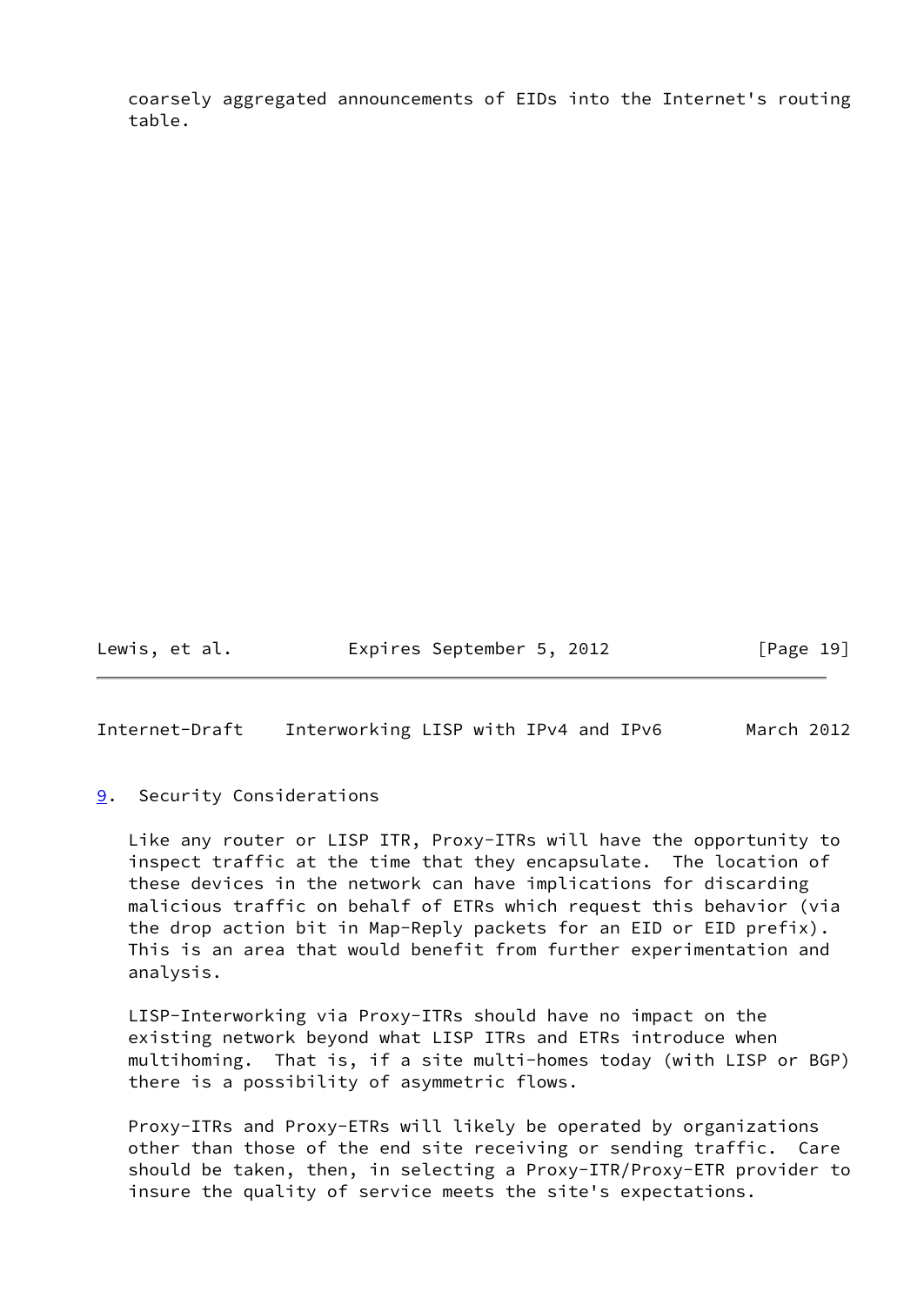Proxy-ITRs and Proxy ETRs share many of the same security issues discussed of ITRs and ETRs. For further information, see the security considerations section of [[LISP\]](#page-25-3).

 As with traditional NAT, LISP-NAT will obscure the actual host LISP-NR EID behind the LISP-R addresses used as the NAT pool.

 When LISP sites send packets to non-LISP sites (these non-LISP sites rely on Proxy-ITRs to enable Interworking), packets will have the site's EID as its source IP address. These EIDs may not be recognized by their Internet Service Provider's Unicast Reverse Path Forwarding (uRPF) rules enabled on the Provider Edge Router. Several options are available to the service provider. For example they could enable a less strict version of uRPF, where they only look for the existence of the EID prefix in the routing table. Another, more secure, option is to add a static route for the customer on the PE router, but not redistribute this route into the provider's routing table. Finally, Proxy-ETRs can enable LISP sites to bypass this uRPF check by encapsulating all of their egress traffic destined to non- LISP sites to the Proxy-ETR (thus ensuring the outer IP source address is the site's RLOC).

Lewis, et al. Expires September 5, 2012 [Page 20]

<span id="page-22-1"></span>Internet-Draft Interworking LISP with IPv4 and IPv6 March 2012

<span id="page-22-0"></span>[10.](#page-22-0) Acknowledgments

 Thanks goes to Christian Vogt, Lixia Zhang, Robin Whittle, Michael Menth, and Xuewei Wang, and Noel Chiappa who have made insightful comments with respect to LISP Interworking and transition mechanisms.

 A special thanks goes to Scott Brim for his initial brainstorming of these ideas and also for his careful review.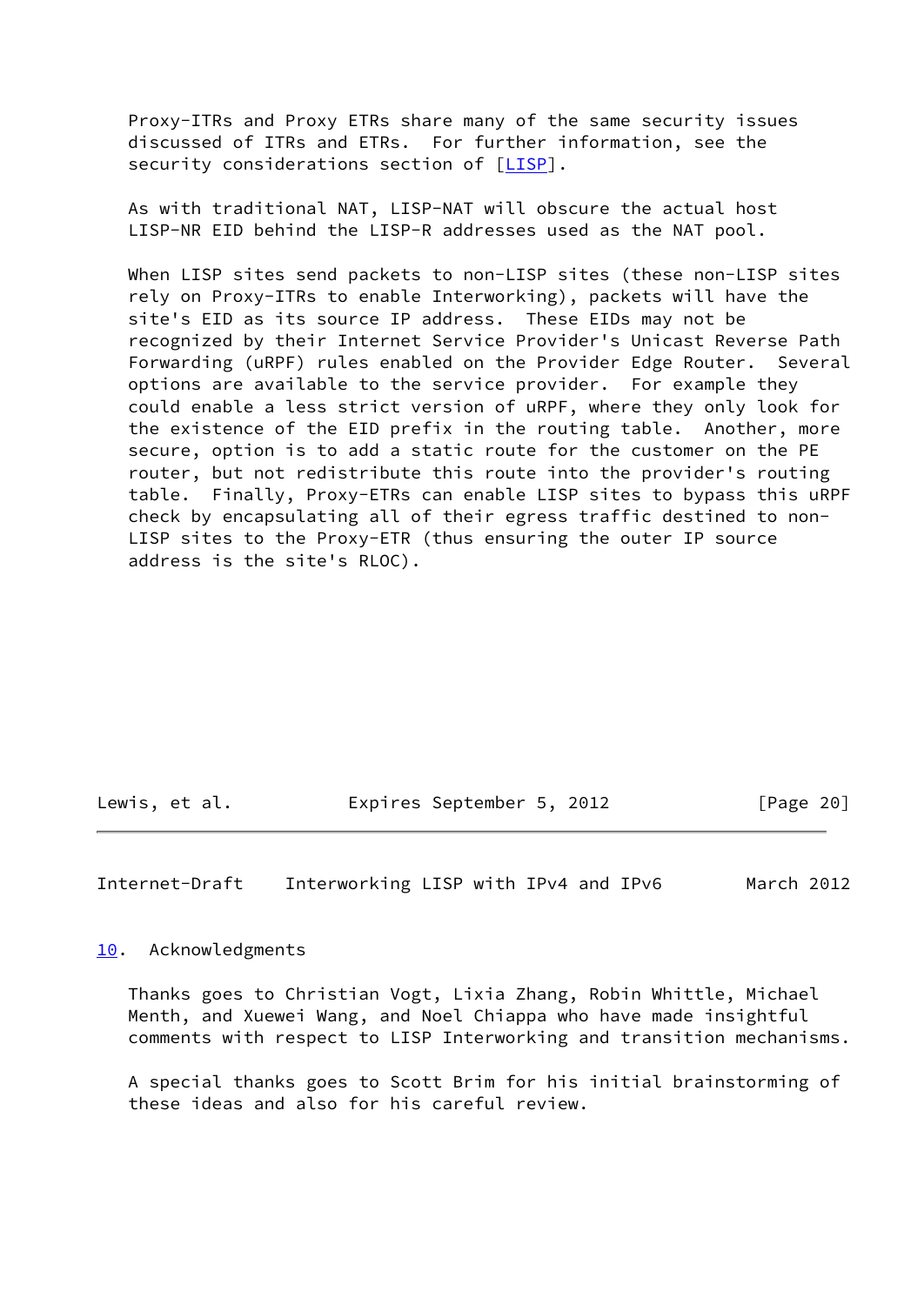<span id="page-23-1"></span>

| Lewis, et al. | Expires September 5, 2012 |  | [Page 21] |
|---------------|---------------------------|--|-----------|
|---------------|---------------------------|--|-----------|

## <span id="page-23-0"></span>[11.](#page-23-0) IANA Considerations

 This document creates no new requirements on IANA namespaces [\[RFC5226](https://datatracker.ietf.org/doc/pdf/rfc5226)].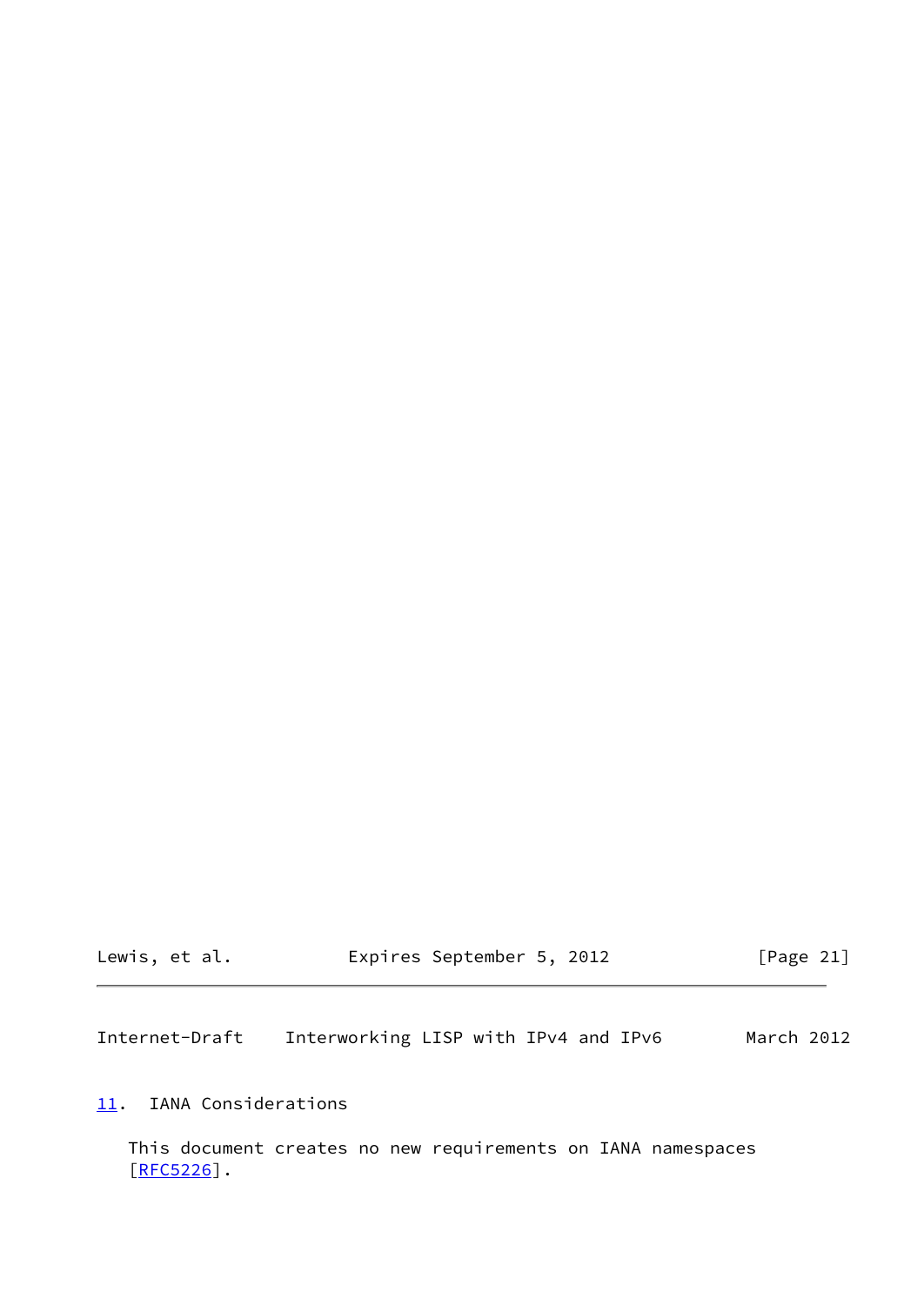Lewis, et al. **Expires September 5, 2012** [Page 22]

<span id="page-24-0"></span>Internet-Draft Interworking LISP with IPv4 and IPv6 March 2012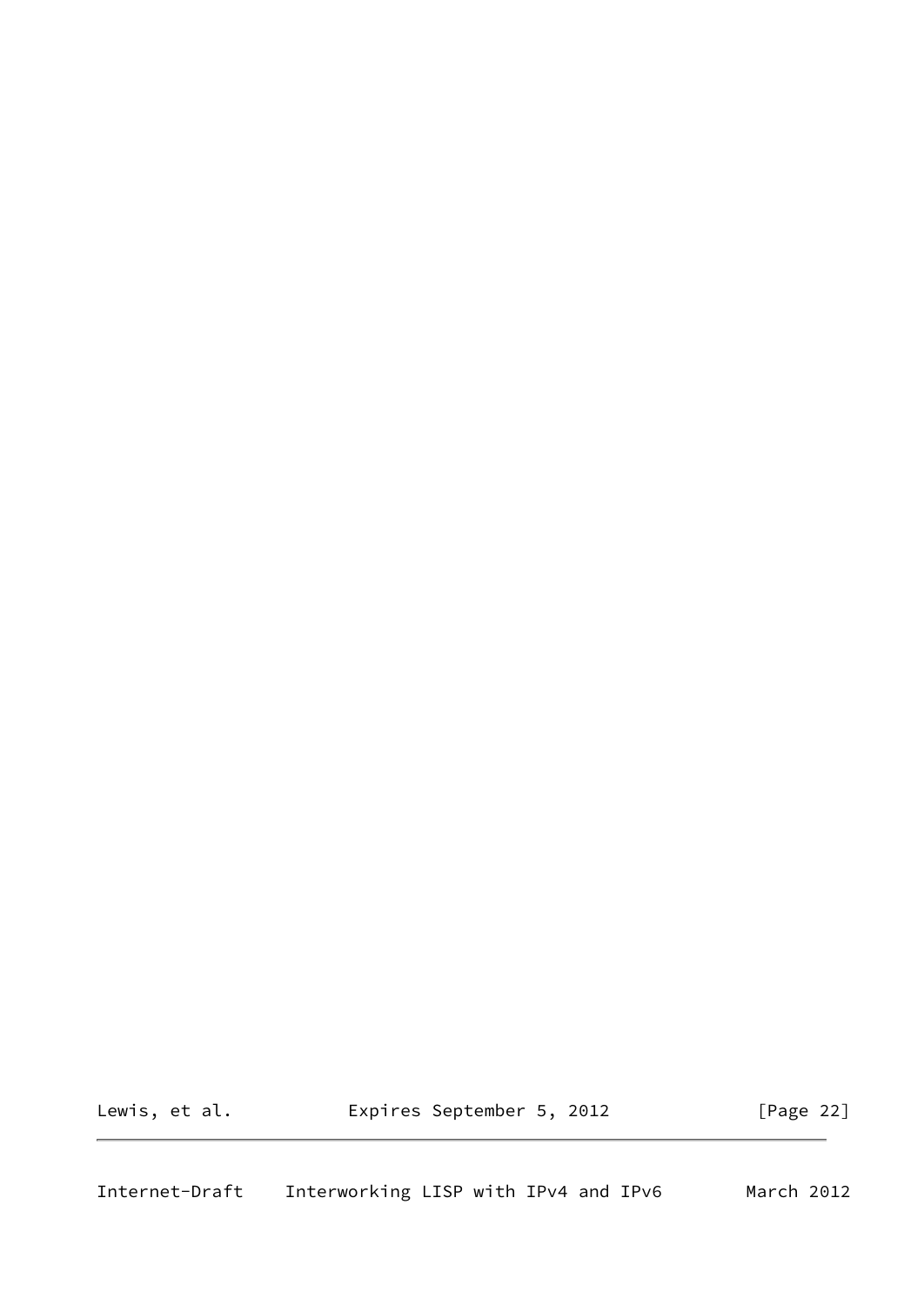#### <span id="page-25-0"></span>[12.](#page-25-0) References

- <span id="page-25-5"></span><span id="page-25-3"></span><span id="page-25-1"></span>[12.1](#page-25-1). Normative References
	- [LISP] Farinacci, D., Fuller, V., Meyer, D., and D. Lewis, "Locator/ID Separation Protocol (LISP)", [draft-ietf-lisp-20](https://datatracker.ietf.org/doc/pdf/draft-ietf-lisp-20) (work in progress), January 2012.
	- [LISP-ALT]
		- Farinacci, D., Fuller, V., Meyer, D., and D. Lewis, "LISP Alternative Topology (LISP+ALT)", [draft-ietf-lisp-alt-10.txt](https://datatracker.ietf.org/doc/pdf/draft-ietf-lisp-alt-10.txt) (work in progress), December 2011.
	- [LISP-MS] Farinacci, D. and V. Fuller, "LISP Map Server", [draft-ietf-lisp-ms-15.txt](https://datatracker.ietf.org/doc/pdf/draft-ietf-lisp-ms-15.txt) (work in progress), January 2012.
	- [RFC1918] Rekhter, Y., Moskowitz, R., Karrenberg, D., Groot, G., and E. Lear, "Address Allocation for Private Internets", [BCP 5,](https://datatracker.ietf.org/doc/pdf/bcp5) [RFC 1918](https://datatracker.ietf.org/doc/pdf/rfc1918), February 1996.
	- [RFC4632] Fuller, V. and T. Li, "Classless Inter-domain Routing (CIDR): The Internet Address Assignment and Aggregation Plan", [BCP 122](https://datatracker.ietf.org/doc/pdf/bcp122), [RFC 4632,](https://datatracker.ietf.org/doc/pdf/rfc4632) August 2006.
- <span id="page-25-4"></span><span id="page-25-2"></span>[12.2](#page-25-2). Informative References
	- [CRIO] Zhang, X., Francis, P., Wang, J., and K. Yoshida, "CRIO: Scaling IP Routing with the Core Router-Integrated Overlay", January 2006.

#### [LISP-DEPLOY]

 Jakab, L., Cabellos-Aparicio, A., Coras, F., Domingo- Pascual, J., and D. Lewis, "LISP Network Element Deployment Considerations", [draft-ietf-lisp-deployment-02.txt](https://datatracker.ietf.org/doc/pdf/draft-ietf-lisp-deployment-02.txt) (work in progress), November 2011.

- [RFC2663] Srisuresh, P. and M. Holdrege, "IP Network Address Translator (NAT) Terminology and Considerations", [RFC 2663,](https://datatracker.ietf.org/doc/pdf/rfc2663) August 1999.
- [RFC2993] Hain, T., "Architectural Implications of NAT", [RFC 2993](https://datatracker.ietf.org/doc/pdf/rfc2993), November 2000.
- [RFC3027] Holdrege, M. and P. Srisuresh, "Protocol Complications with the IP Network Address Translator", [RFC 3027,](https://datatracker.ietf.org/doc/pdf/rfc3027)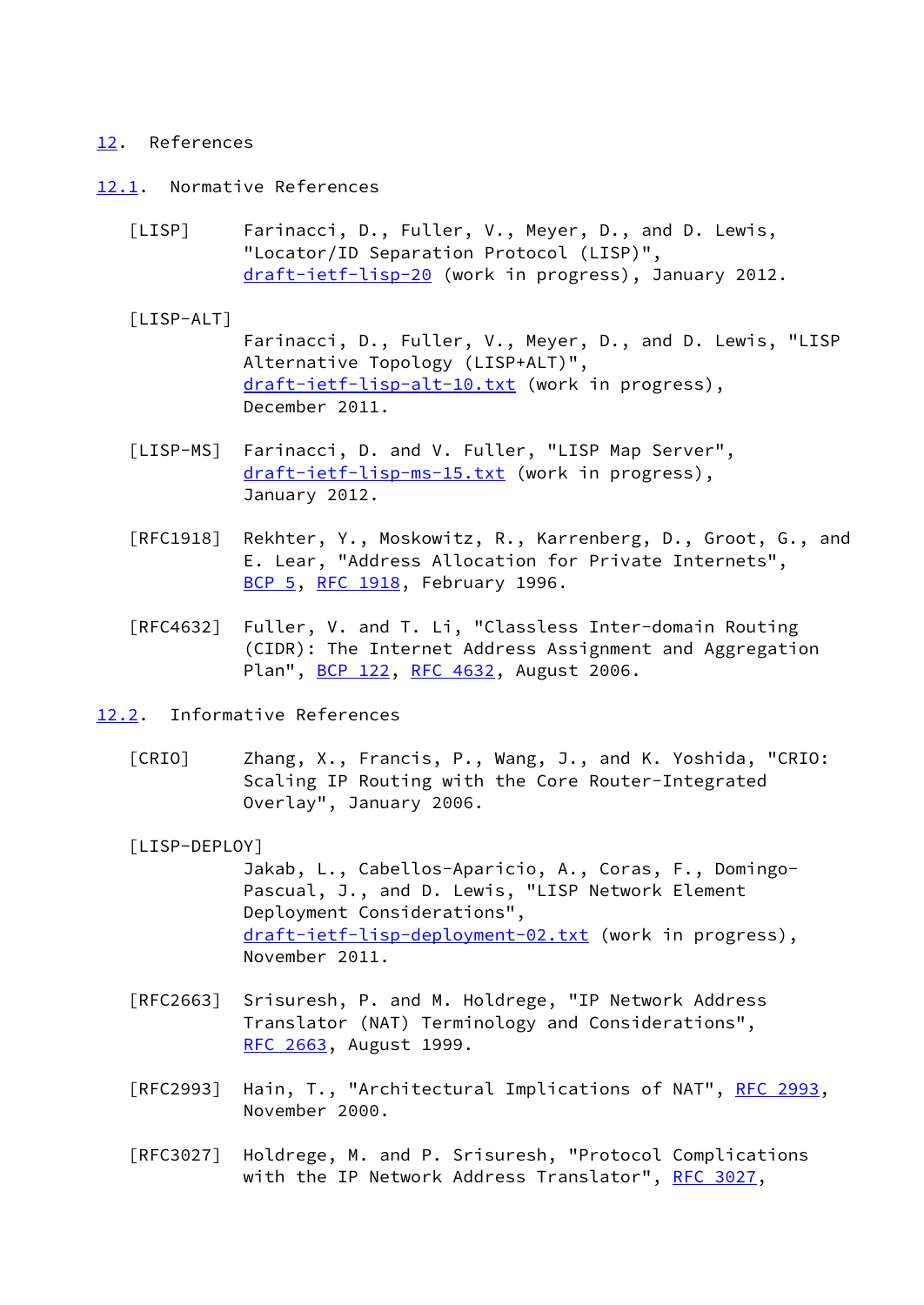January 2001.

- [RFC4787] Audet, F. and C. Jennings, "Network Address Translation (NAT) Behavioral Requirements for Unicast UDP", [BCP 127](https://datatracker.ietf.org/doc/pdf/bcp127), [RFC 4787,](https://datatracker.ietf.org/doc/pdf/rfc4787) January 2007.
- [RFC5226] Narten, T. and H. Alvestrand, "Guidelines for Writing an IANA Considerations Section in RFCs", [BCP 26](https://datatracker.ietf.org/doc/pdf/bcp26), [RFC 5226](https://datatracker.ietf.org/doc/pdf/rfc5226), May 2008.
- [RFC5382] Guha, S., Biswas, K., Ford, B., Sivakumar, S., and P. Srisuresh, "NAT Behavioral Requirements for TCP", [BCP 142](https://datatracker.ietf.org/doc/pdf/bcp142), [RFC 5382,](https://datatracker.ietf.org/doc/pdf/rfc5382) October 2008.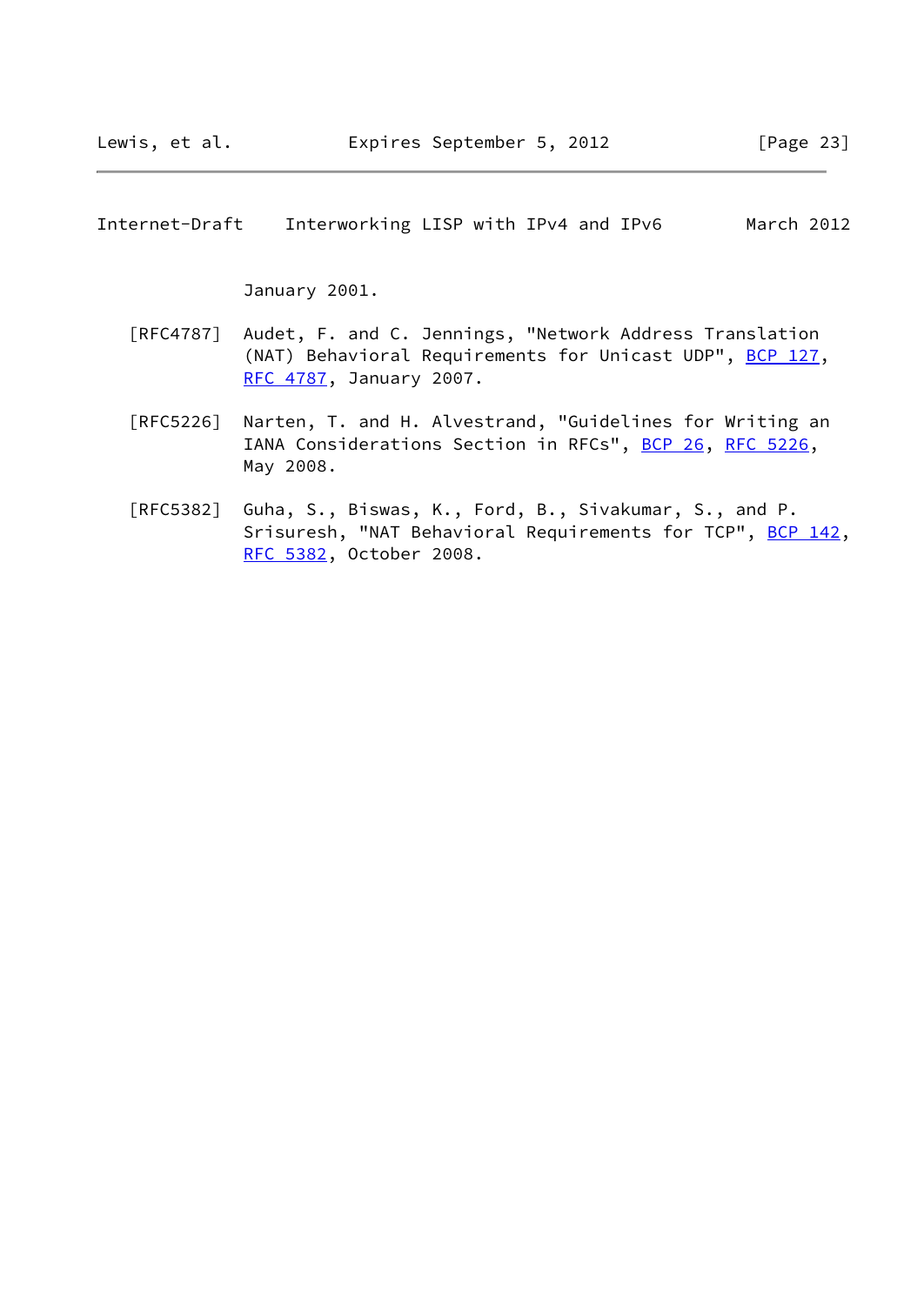Lewis, et al. **Expires September 5, 2012** [Page 24]

<span id="page-27-0"></span>Internet-Draft Interworking LISP with IPv4 and IPv6 March 2012 Authors' Addresses Darrel Lewis Cisco Systems, Inc. Email: darlewis@cisco.com David Meyer Cisco Systems, Inc. Email: dmm@cisco.com Dino Farinacci Cisco Systems, Inc. Email: dino@cisco.com Vince Fuller Cisco Systems, Inc. Email: vaf@cisco.com